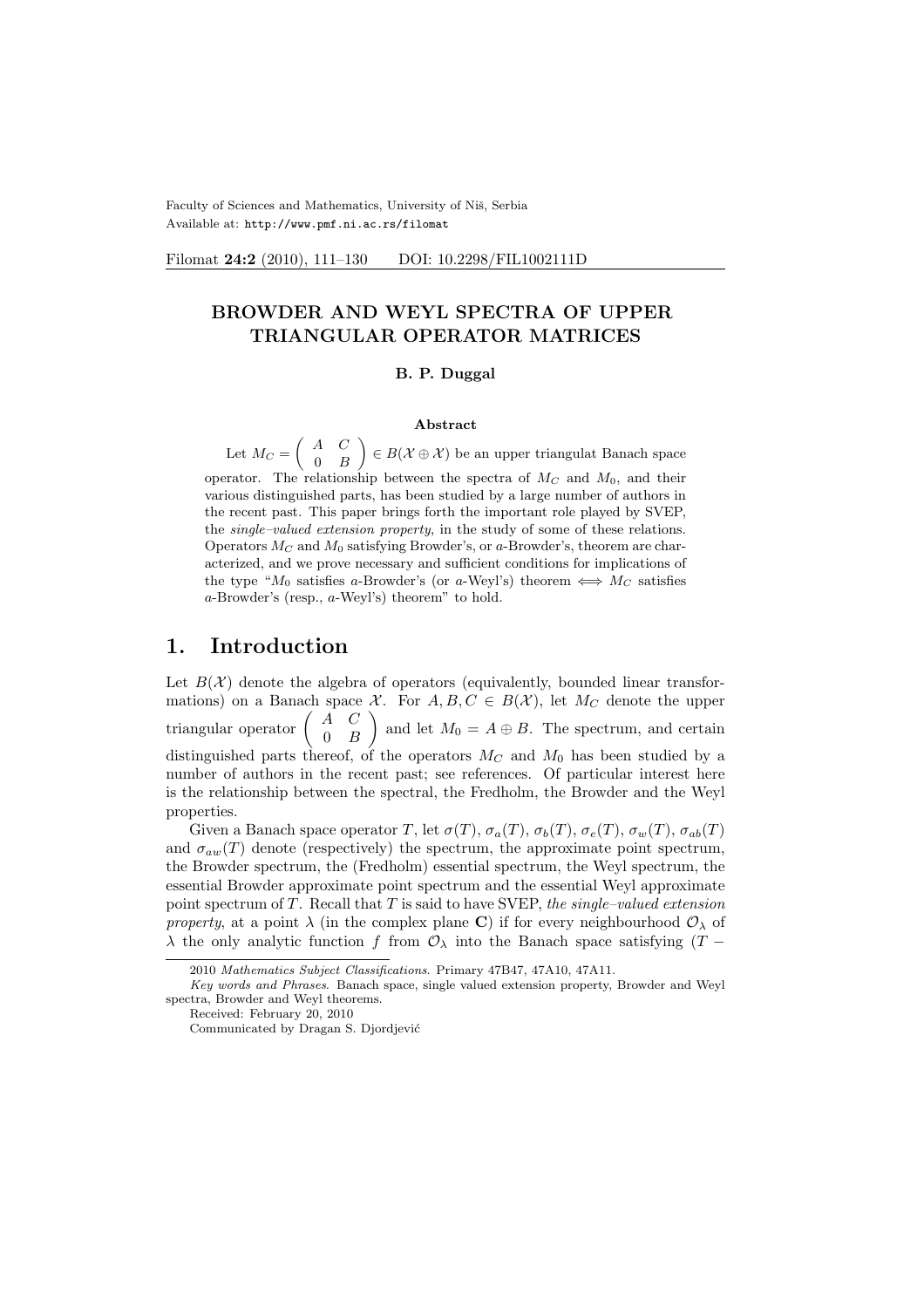$\mu$ ) $f(\mu) = 0$  is the function  $f \equiv 0$ ; T has SVEP if it has SVEP at every  $\lambda$ . Let  $\Xi(T) = {\lambda \in \sigma(T) : T \text{ does not have SVEP at } \lambda}.$  It is known that

$$
\sigma_x(M_0) = \sigma_x(A) \cup \sigma_x(B) = \sigma_x(M_C) \cup \{\sigma_x(A) \cap \sigma_x(B)\}
$$
  
where  $\sigma_x = \sigma$  or  $\sigma_b$  or  $\sigma_e$ ;  
 $\sigma_w(M_0) \subseteq \sigma_w(A) \cup \sigma_w(B) = \sigma_w(M_C) \cup \{\sigma_w(A) \cap \sigma_w(B)\};$   
if  $\sigma_w(M_C) = \sigma_w(A) \cup \sigma_w(B)$ , then  $\sigma(M_C) = \sigma(M_0)$ , and  
 $\sigma_{aw}(M_0) \subseteq \sigma_{aw}(A) \cup \sigma_{aw}(B) = \sigma_{aw}(M_C) \cup \{\Xi(A) \cup \Xi(A^*)\}$ 

(see [4, 9, 10, 11, 19, 20]). Again, letting  $SP(T)$  denote the spectral picture of T,  $\mathcal{P}_0(T) = \{\lambda \in \text{iso}\sigma(T) : 0 < \dim(T - \lambda)^{-1}(0) < \infty\}, \ \mathcal{P}_0^a(T) = \{\lambda \in \text{iso}\sigma_a(T) : 0 < \infty\}$  $dim(T - \lambda)^{-1}(0) < \infty$ , it is known that: if either  $SP(A)$  or  $SP(B)$  has no pseudo holes, then  $acc\sigma(M_0) \subseteq \sigma_w(M_0) \implies acc\sigma(M_C) \subseteq \sigma_w(M_C)$  [19, Theorem 2.3]; if additionally the isolated points of  $\sigma(A)$  are eigenvalues of A and  $\sigma(A) \setminus \sigma_w(A) =$  $\mathcal{P}_0(A)$ , then  $\sigma(M_0) \setminus \sigma_w(M_0) = \mathcal{P}_0(M_0) \implies \sigma(M_C) \setminus \sigma_w(M_C) = \mathcal{P}_0(M_C)$  [19, Theorem 2.4. If  $\{\Xi(A) \cap \Xi(B^*)\} \cup \Xi(A^*) = \emptyset$ , then  $acc\sigma(M_0) \subseteq \sigma_w(M_0) \implies$  $acc\sigma(M_C) \subseteq \sigma_w(M_C)$ ; and  $acc\sigma_a(M_0) \subseteq \sigma_{aw}(M_0) \implies acc\sigma_a(M_C) \subseteq \sigma_{aw}(M_C)$ [11, Proposition 4.1]. Again, if  $\sigma_a(A^*)$  has empty interior, isolated points of  $\sigma_a(A)$ are eigenvalues of A and  $\sigma_a(A) \setminus \sigma_{aw}(A) = \mathcal{P}_0^a(A)$ , then  $\sigma_a(M_0) \setminus \sigma_{aw}(M_0) =$  $\mathcal{P}_0^a(M_0) \Longrightarrow \sigma_a(M_C) \setminus \sigma_{aw}(M_C) = \mathcal{P}_0^a(M_C)$  [6, Theorem 3.3].

In current terminology, an operator T satisfying  $acc\sigma(T) \subseteq \sigma_w(T)$ (resp.,  $acc\sigma_a(T) \subseteq \sigma_{aw}(T)$ ) is said to satisfy Browder's theorem, or Bt (resp., a-Browder's theorem, or  $a - Bt$ ); if T satisfies  $\sigma(T) \setminus \sigma_w(T) = \mathcal{P}_0(T)$  (resp.,  $\sigma_a(T) \setminus \sigma_{aw}(T) = \mathcal{P}_0^a(T)$ , then T said to satisfy Weyl's theorem, or Wt (resp., a-Weyl's theorem, or  $a-Wt$ ). In this paper, we introduce most of our notation and terminology in Section 2, Section 3 is devoted to proving a number of complementary results, and Sections 4 and 5 are devoted to proving our main results. We start Section 4 by characterizing operators  $M_0$  and  $M_C$  satisfying Bt: much of the work here is an extension of the characterizations known to hold for single linear operators T satisfying  $acc\sigma(T) \subseteq \sigma_w(T)$ . A natural progression here leads us to consider conditions under which  $M_0$  satisfies  $B_t \Longrightarrow M_C$  satisfies  $B_t$ , and vice versa. Next, we characterize operators  $M_0$  and  $M_C$  satisfying  $a - Bt$ , and this is followed by a consideration of conditions ensuring  $M_0$  satisfies  $a - Bt \implies M_C$  satisfies  $a - Bt$ (and *vice versa*). We consider Wt and  $a - Wt$  for the operators  $M_0$  and  $M_C$  in Section 5. Here we prove a necessary and sufficient for the equivalence  $M_0$  satisfies  $Wt \iff M_C$  satisfies Wt for operators  $M_C$  such that  $\sigma_w(M_C) = \sigma_w(A) \cup \sigma_w(B)$ , which is then applied to deduce a number of known results. For operators  $M_0$  and  $M_C$  such that  $\sigma_{aw}(M_0) = \sigma_{aw}(M_C)$ , we prove a sufficient condition for the implications  $M_0$  satisfies  $a-Wt \Longrightarrow M_C$  satisfies  $a-Wt$  and  $M_C$  satisfies  $a-Wt \Longrightarrow M_0$ satisfies  $a - Wt$ , once again applying the ensuing theorem to deducing some known results.

Almost all our results extend, with evident minor changes, to the case in which A is a Banach space operator in  $B(\mathcal{X})$ , B is a Banach space operator in  $B(\mathcal{Y})$  and C is a Banach space operator in  $B(\mathcal{Y}, \mathcal{X})$ . We shall, however, restrict ourselves to operators  $M_0$  and  $M_C \in B(\mathcal{X} \oplus \mathcal{X})$ .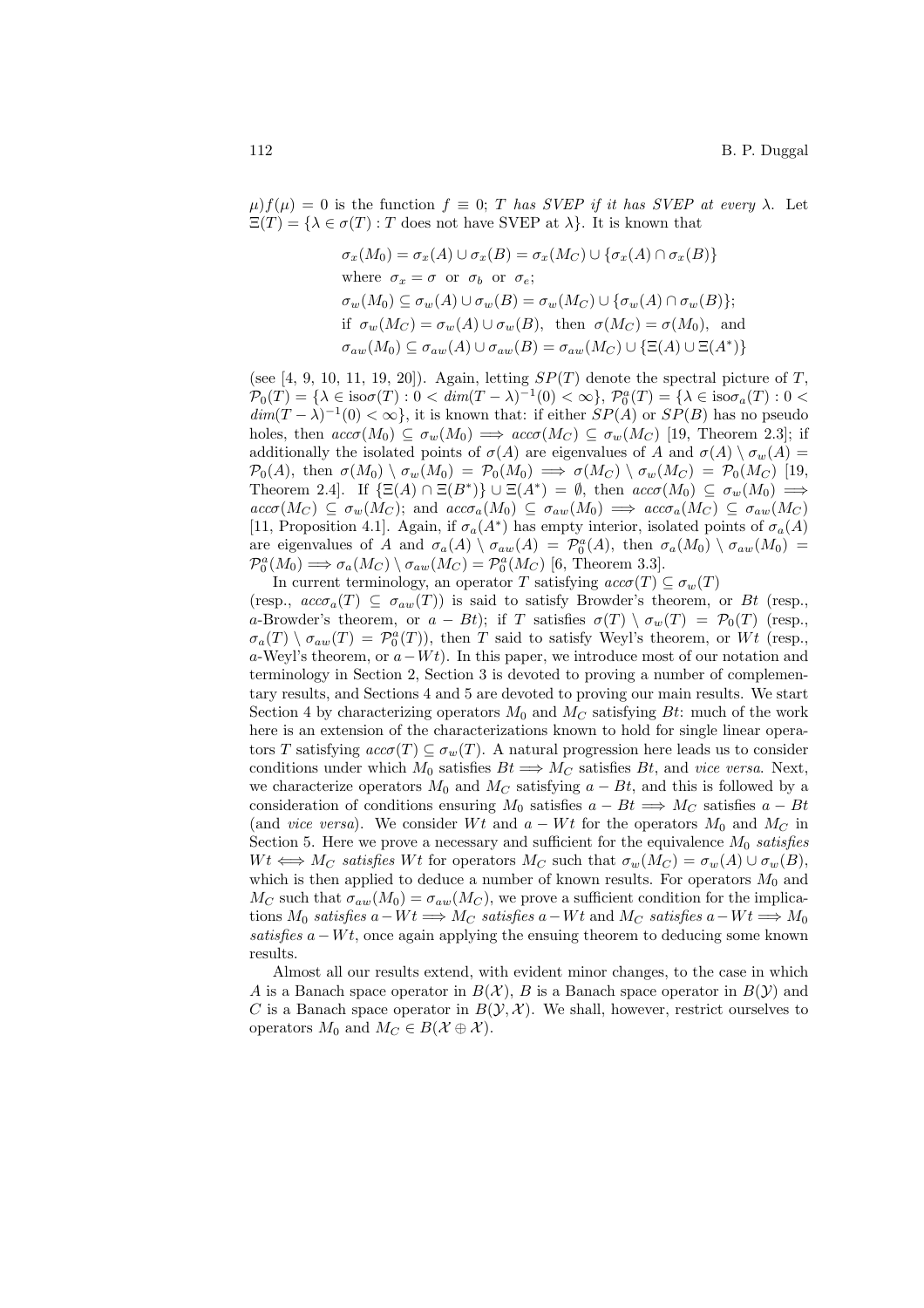# 2. Notation and terminology

In the following, the diagonal operator  $M_0$  and the upper triangular operator  $M_C$ will be defined as in the introduction, and  $T \in B(\mathcal{Y})$  shall denote a general Banach space operator. With **C** denoting the complex plane,  $\alpha(T) = \dim(T^{-1}(0)), \beta(T) =$  $\dim(\mathcal{Y}/T\mathcal{Y})$  and  $\mathrm{ind}(T) = \alpha(T) - \beta(T)$ , let

> $\Phi_+(T) = {\lambda \in \mathbf{C} : T - \lambda \text{ is upper semi-Fredholm}},$  $\Phi_+^-(T) = \{ \lambda \in \Phi_+(T) : \text{ind}(T - \lambda) \leq 0 \},$  $\Phi_{-}(T) = {\lambda \in \mathbf{C} : T - \lambda \text{ is lower semi-Fredholm}},$  $\Phi_{-}^{+}(T) = \{\lambda \in \Phi_{-}(T) : \text{ind}(T - \lambda) \geq 0\},\,$  $\Phi(T) = \Phi_+(T) \cap \Phi_-(T)$ , and  $\Phi^0(T) = {\lambda \in \Phi(T) : \text{ind}(T - \lambda) = 0}.$

Then the upper semi–Fredholm spectrum  $\sigma_{SF_+}(T)$ , the lower semi–Fredholm spectrum  $\sigma_{SF}$  (T), the (Fredholm) essential spectrum  $\sigma_e(T)$ , the Weyl spectrum  $\sigma_w(T)$ , the Weyl essential approximate point spectrum  $\sigma_{aw}(T)$  and the Weyl essential surjectivity spectrum  $\sigma_{sw}(T)$  of T are the sets

$$
\sigma_{SF_{+}}(T) = \{\lambda \in \sigma(T) : \lambda \notin \Phi_{+}(T)\}, \quad \sigma_{SF_{-}}(T) = \{\lambda \in \sigma(T) : \lambda \notin \Phi_{-}(T)\},
$$
  

$$
\sigma_{e}(T) = \{\lambda \in \sigma(T) : \lambda \notin \Phi(T)\}, \quad \sigma_{w}(T) = \{\lambda \in \sigma(T) : \lambda \notin \Phi^{0}(T)\},
$$
  

$$
\sigma_{aw}(T) = \{\lambda \in \sigma_{a}(T) : \lambda \notin \Phi_{+}^{-}(T)\}, \quad \sigma_{sw}(T) = \{\lambda \in \sigma_{s}(T) : \lambda \notin \Phi_{-}^{+}(T)\}.
$$

Here  $\sigma_a(T)$  and  $\sigma_s(T)$  denote the approximate point spectrum and the surjectivity spectrum of T, respectively. The ascent  $asc(T)$  of T and the descent  $dsc(T)$  of T are, respectively, the least non–negative integers n and m such that  $T^{-n}(0)$  =  $T^{-(n+1)}(0)$  and  $T^m \mathcal{Y} = T^{m+1} \mathcal{Y}$ ; if no such integer n (resp., m) exists, then asc $(T) =$  $\infty$  (resp., dsc(T) =  $\infty$ ). It is easily verified, see [22, Exercise 7, Page 293], that

$$
asc(A - \lambda) \leq asc(M_C - \lambda) \leq asc(A - \lambda) + asc(B - \lambda);
$$
  

$$
dsc(B - \lambda) \leq dsc(M_C - \lambda) \leq dsc(A - \lambda) + dsc(B - \lambda)
$$

for every  $\lambda \in \mathbb{C}$ . The *Browder spectrum*  $\sigma_b(T)$  and the *Browder essential approxi*mate point spectrum  $\sigma_{ab}(T)$  of T are the sets

$$
\sigma_b(T) = \{\lambda \in \sigma(T) : \lambda \notin \Phi(T) \text{ or one of } \mathrm{asc}(T - \lambda) \text{ and } \mathrm{dsc}(T - \lambda) \text{ is infinite}\};
$$
  

$$
\sigma_{ab}(T) = \{\lambda \in \sigma_a(T) : \lambda \notin \Phi_+(T) \text{ or } \mathrm{asc}(T - \lambda) \text{ is infinite}\}.
$$

Let  $\sigma_x(T)$  denote  $\sigma(T)$  or a distinguished part thereof; let  $\mathrm{acc}_{x}(T)$ , iso $\sigma_x(T)$ ,  $\mathcal{R}_0(T)$  and  $\mathcal{P}_0(T)$  denote the accumulation points of  $\sigma_x(T)$ , the isolated points of  $\sigma_x(T)$ , the finite rank poles of (the resolvent of) T and the isolated points of  $\sigma(T)$  which are eigenvalues of T of finite multiplicity, respectively. (Recall that  $\lambda \in iso\sigma(T)$  is a pole if and only if  $asc(T - \lambda) = dsc(T - \lambda) < \infty$ .) Let

$$
\mathcal{R}_0^a(T) = \{ \lambda \in \text{iso}\sigma_a(T) : \lambda \in \Phi_+(T), \text{asc}(T - \lambda) < \infty \}
$$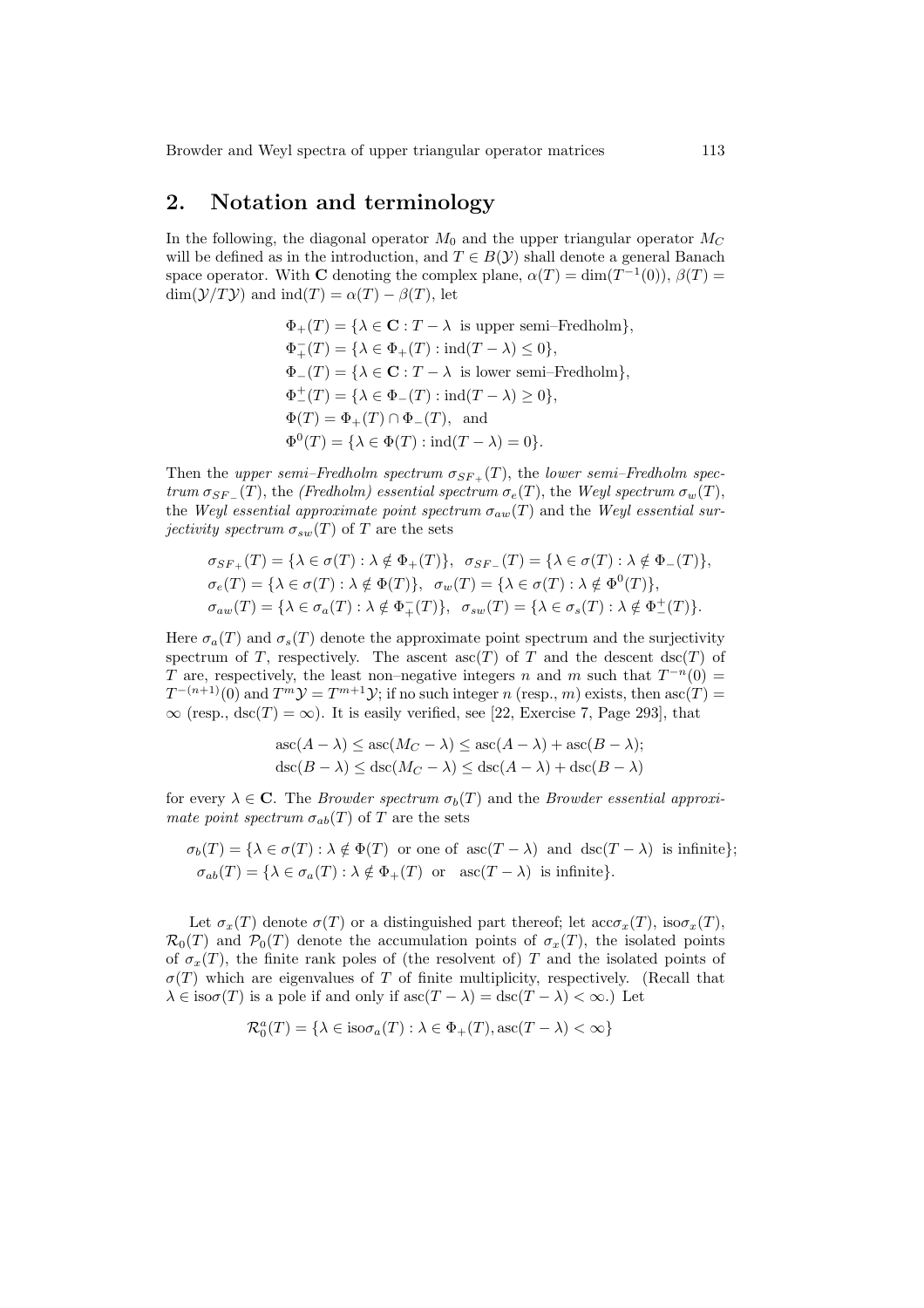and

$$
\mathcal{P}_0^a(T) = \{ \lambda \in \text{iso}\sigma_a(T) : 0 < \alpha(T - \lambda) < \infty \}.
$$

In keeping with current terminology,  $[1, 11, 14, 15, 19]$ , we say that T satisfies :

Browder's theorem, or Bt, if  $\mathrm{acc}\sigma(T) \subseteq \sigma_w(T)$ ;

a-Browder's theorem, or  $a - Bt$ , if  $\operatorname{acc}\sigma_a(T) \subseteq \sigma_{aw}(T)$ ;

Weyl's theorem, or  $Wt$ , if  $\sigma(T) \setminus \sigma_w(T) = \mathcal{P}_0(T);$ 

a-Weyl's theorem, or  $a - Wt$ , if  $\sigma_a(T) \setminus \sigma_{aw}(T) = \mathcal{P}_0^a(T)$ .

Remark 2.1. Calling the conditions above "theorems" is a bit of a misnomer: it would be more appropriate to call these conditions "Browder's condition", "a-Browder's condition" etc.

It is well known, [1, 2, 14, 15], that T satisfies  $Bt \Leftrightarrow T^*$  satisfies  $Bt$ , T satisfies  $a - Bt \implies T$  satisfies Bt, T satisfies  $a - Wt \implies T$  satisfies  $Wt \implies T$  satisfies Bt and T satisfies  $a - Wt \Longrightarrow T$  satisfies  $a - Bt$ . The one sided implications here are strict (in the sense that the reverse implication in general fails). A necessary and sufficient condition for T to satisfy Bt (resp.,  $a - Bt$ ) is that T has SVEP on  $\{\lambda \in \sigma(T) : \lambda \notin \sigma_w(T)\}\$  (resp., on  $\{\lambda \in \sigma_a(T) : \lambda \notin \sigma_{aw}(T)\}\)$ ; a necessary and sufficient condition for T to satisfy  $Wt$  (resp.,  $a - Wt$ ) is that T satisfies Bt and  $\mathcal{P}_0(T) \subseteq \mathcal{R}_0(T)$  (resp., T satisfies  $a - Bt$  and  $\mathcal{P}_0^a(T) \subseteq \mathcal{R}_0^a(T)$ ). (See [2, 12, 13, 1].)

The quasinilpotent part  $H_0(T - \lambda)$  and the analytic core  $K(T - \lambda)$  of  $(T - \lambda)$ are defined by

$$
H_0(T - \lambda) = \{ y \in \mathcal{Y} : \lim_{n \to \infty} ||(T - \lambda)^n y||^{\frac{1}{n}} = 0 \}
$$

and

$$
K(T - \lambda) = \{ y \in \mathcal{Y} : \text{there exists a sequence } \{y_n\} \subset \mathcal{Y} \text{ and } \delta > 0 \}
$$
  
for which  $y = y_0, (T - \lambda)(y_{n+1}) = y_n$  and  $||y_n|| \le \delta^n ||y||$  for all  $n = 1, 2, ... \}.$ 

 $H_0(T - \lambda)$  and  $K(T - \lambda)$  are (generally) non-closed hyperinvariant subspaces of T such that  $(T - \lambda)^{-q}(0) \subseteq H_0(T - \lambda)$  for all  $q = 0, 1, 2, ...,$  and  $(T - \lambda)K(T - \lambda) =$  $K(T - \lambda)$ ; also, if  $\lambda \in iso\sigma(T)$ , then  $\mathcal{Y} = H_0(T - \lambda) \oplus K(T - \lambda)$  [21].

Given a subset  $\sigma_{xt}(T)$  of  $\sigma_x(T)$ , we shall denote the complement of  $\sigma_{xt}(T)$  in  $\sigma_x(T)$  by  $\sigma_{xt}(T)^{C}$ : thus  $\sigma_w(T)^{C} = \sigma(T) \setminus \sigma_w(T)$  and  $\sigma_{aw}(T)^{C} = \sigma_a(T) \setminus \sigma_{aw}(T)$ . Any further notation, incidental or otherwise, will be introduced on an as and when required basis.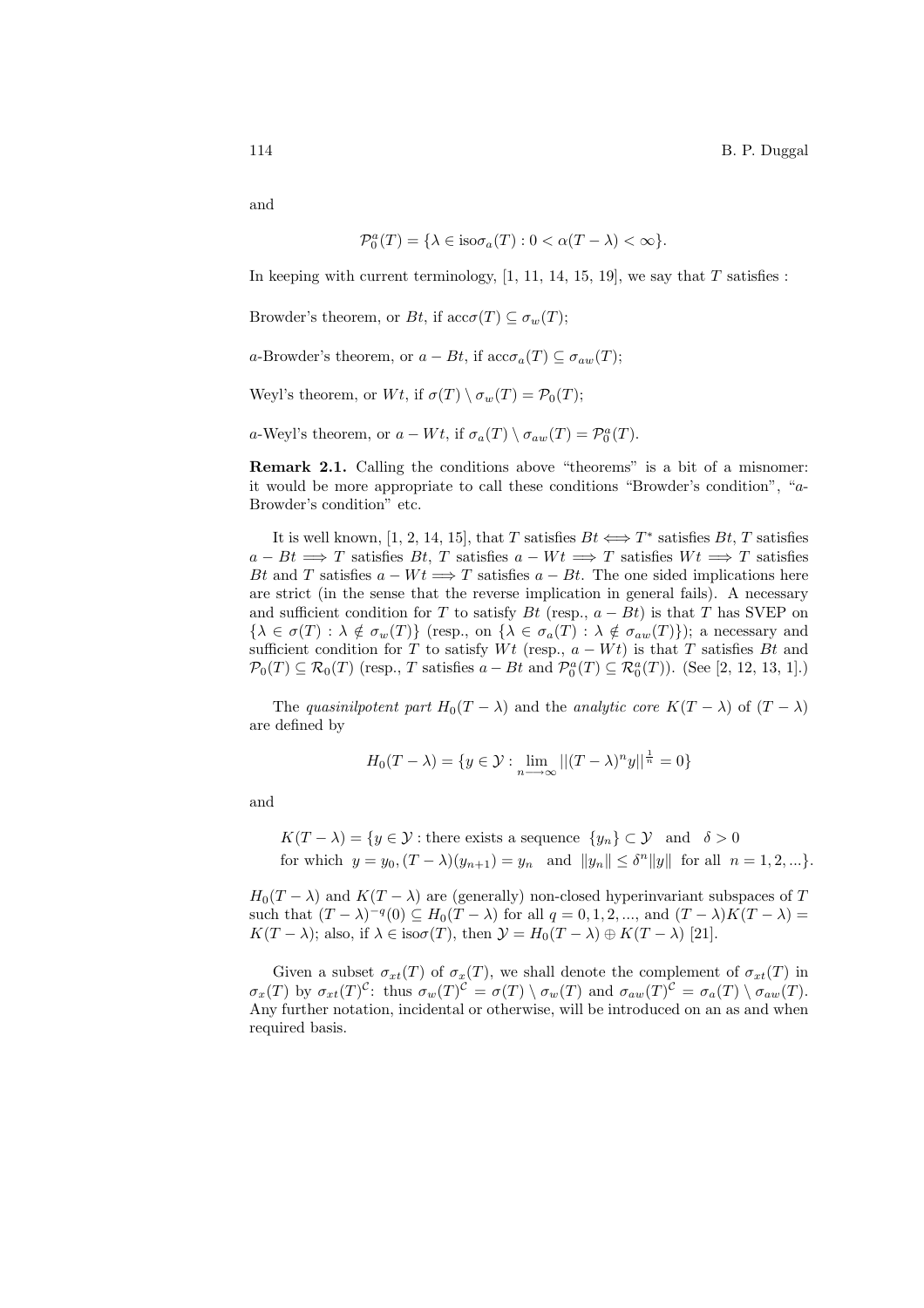#### 3. Some Complementary Results

We start by gathering together some technical results, all known, which will be used in the sequel, often without further reference. The following implications hold [17, Chapter IV, Article 38]:  $asc(T - \lambda) < \infty \implies \alpha(T - \lambda) \leq \beta(T - \lambda);$  $\operatorname{dsc}(T - \lambda) < \infty \Longrightarrow \beta(T - \lambda) \leq \alpha(T - \lambda);$  if  $\alpha(T - \lambda) = \beta(T - \lambda)$ , then either of  $asc(T - \lambda) < \infty$  and  $dsc(T - \lambda) < \infty \implies asc(T - \lambda) = dsc(T - \lambda) < \infty$ . If  $\lambda \in \Phi_{\pm}(T)$ , then T has SVEP at  $\lambda \iff \text{asc}(T - \lambda) < \infty$  and T<sup>\*</sup> has SVEP at  $\lambda \Longleftrightarrow \text{dsc}(T - \lambda) < \infty$  [1, Theorems 3.16, 3.17]. From this it follows that if both T and T<sup>\*</sup> have SVEP at  $\lambda \in \Phi_{\pm}(T)$ , then  $\lambda \in \Phi^0(T)$  and  $\lambda \in \mathcal{R}_0(T)$ . If  $\lambda \in \Phi^0(T)$ and either of asc $(T - \lambda)$  and dsc $(T - \lambda)$  is finite (equivalently, either T or T<sup>\*</sup> has SVEP at  $\lambda$ ), then  $\lambda \in \mathcal{R}_0(T)$ . Again, if  $\lambda \in \Phi_{\pm}(T)$  and T has SVEP at  $\lambda$ , then  $\lambda \in \mathcal{R}_0^a(T)$  [1, Theorem 3.23]. If  $H_0(T - \lambda)$  is closed, or  $H_0(T - \lambda) \cap K(T - \lambda)$  is closed, then  $(H_0(T - \lambda) \cap K(T - \lambda) = \{0\}$  and) T has SVEP at  $\lambda$  [1, Theorem 2.31]; analogously, if  $H_0(T - \lambda) + K(T - \lambda)$  is norm dense in  $\mathcal{Y}$ , then  $T^*$  has SVEP at  $\lambda$ [1, Theorem 2.32]. If  $\lambda \in iso\sigma(T)$ , then  $\mathcal{Y} = H_0(T - \lambda) \oplus K(T - \lambda)$  [21]; hence, if  $\lambda \in \text{iso}\sigma(T)$ , then  $\dim H_0(T - \lambda) < \infty \iff \text{codim}K(T - \lambda) < \infty$ . If  $\lambda \in \Phi_{\pm}(T)$ , then  $T - \lambda$  is essentially semi–regular (i.e., there exist two T-invariant subspaces M and N of Y such that  $\mathcal{Y} = M \oplus N$ , M is finite dimensional and  $(T - \lambda)|_M$  is nilpotent) and T (resp., T<sup>\*</sup>) has SVEP at  $\lambda$  if and only if  $H_0(T - \lambda) = M$  (resp.,  $K(T - \lambda) = N$  [1, Theorems 3.14, 3.15].

For an operator  $P \in B(\mathcal{Y})$  and  $\sigma_x(T)$  a subset of  $\sigma(T)$ , let

$$
S_{\sigma_x(T)}(P) = \{ \lambda \in \sigma(T) \setminus \sigma_x(T) : P \text{ does not have SVEP at } \lambda \};
$$

let

$$
S(T) = \{ \lambda \in \sigma(T) : T \text{ does not have SVEP at } \lambda \}.
$$

A straightforward argument then proves that the following relations hold:

(I).  $\sigma(M_0) = \sigma(A) \cup \sigma(B) = \sigma(M_C) \cup {\sigma(A) \cap \sigma(B)} = \sigma(M_C) \cup {S_{\sigma_a(A)}(A^*) \cap S_{\sigma(a)}(A^*)}$  $S_{\sigma_s(B)}(B)$ .

(II).  $\sigma_e(M_0) = \sigma_e(A) \cup \sigma_e(B) = \sigma_e(M_C) \cup {\sigma_e(A) \cap \sigma_e(B)}$ , and if  $S_{\sigma_e(M_C)}(A^*) \cap$  $S_{\sigma_e(M_C)}(B) = \emptyset$ , then  $\sigma_e(M_0) = \sigma_e(M_C)$ .

(III).  $\sigma_b(M_0) = \sigma_b(A) \cup \sigma_b(B) = \sigma_b(M_C) \cup {\sigma_b(A) \cap \sigma_b(B)} = \sigma_b(M_C) \cup$  $\{S_{\sigma_b(M_C)}(A^*) \cap S_{\sigma_b(M_C)}(B)\}.$ 

(IV).  $\sigma_w(M_0) \subseteq \sigma_w(A) \cup \sigma_w(B) = \sigma_w(M_C) \cup {\sigma_w(A) \cap \sigma_w(B)} = \sigma_w(M_0) \cup$  ${\sigma_w(A) \cap \sigma_w(B)}.$ 

(V).  $\sigma_w(A) \cup \sigma_w(B)$  is a subset of the sets  $\sigma_w(M_C) \cup \{S_{\sigma_w(M_C)}(A) \cup S_{\sigma_w(M_C)}(A^*)\},$  $\sigma_w(M_C) \cup \{S_{\sigma_w(M_C)}(B) \cup S_{\sigma_w(M_C)}(B^*)\}, \sigma_w(M_C) \cup \{S_{\sigma_w(M_C)}(A) \cup S_{\sigma_w(M_C)}(B)\},\$ and  $\sigma_w(M_C) \cup \{S_{\sigma_w(M_C)}(A^*) \cup S_{\sigma_w(M_C)}(B^*)\}.$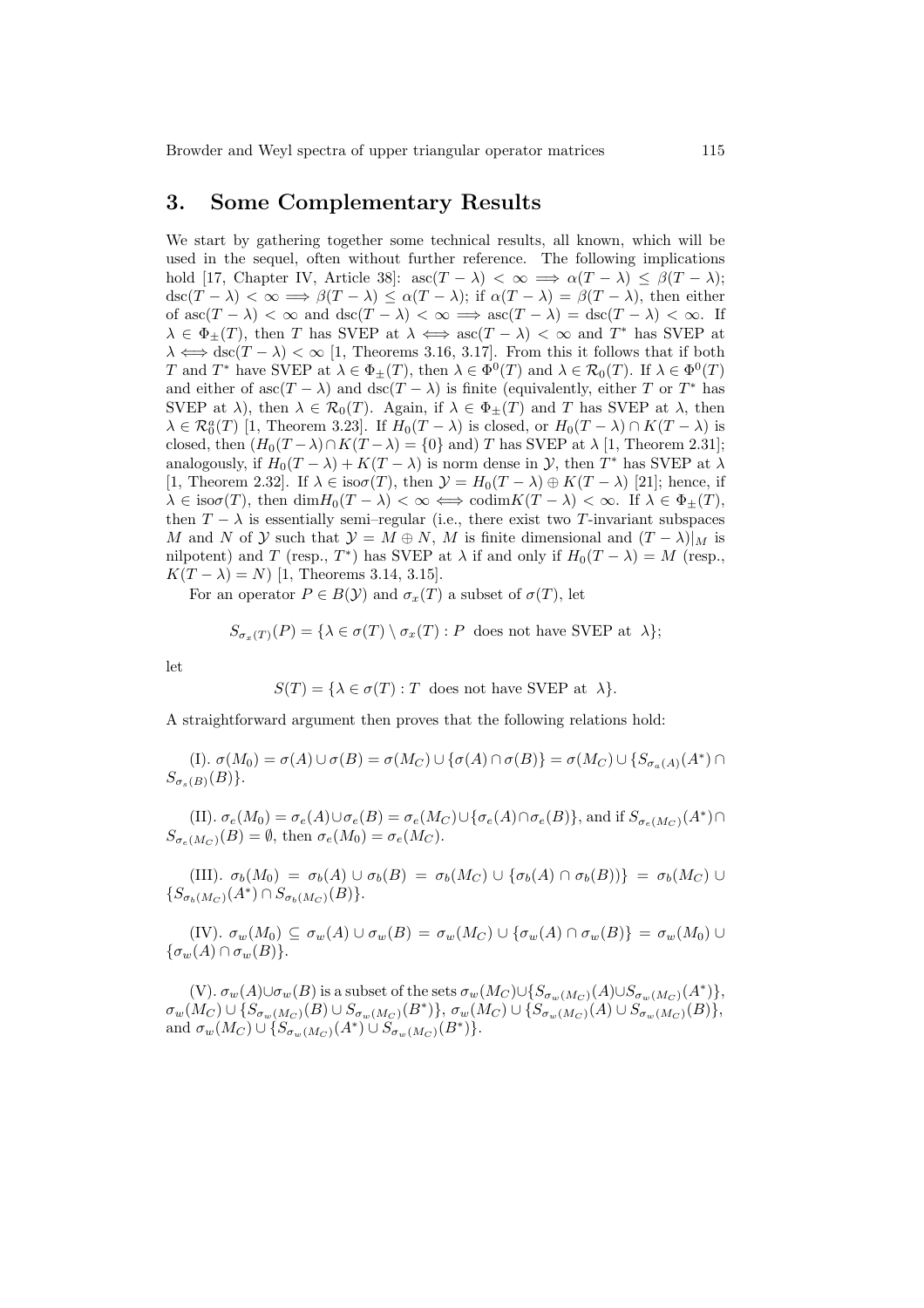**Remark 3.1.** (i) Let  $r(T)$  and  $r_w(T)$  denote the spectral radius  $r(T) = \sup\{|\lambda| :$  $\lambda \in \sigma(T)$  and the Weyl spectral radius  $r_w(T) = \sup\{|\lambda| : \lambda \in \sigma_w(T)\}\.$  Then (I) taken alongwith the equality part of (IV) implies that  $r(M_C) = r(M_0)$  and  $r_w(M_C) = r_w(M_0)$ . Suppose now that  $\mathcal{R}_0(M_0) = \emptyset$ . Let  $\partial F$  denote the boundary of  $F \subset \mathbf{C}$ . Then  $\lambda \in \partial \sigma(M_0)$  implies  $\lambda \in \partial \sigma_w(M_C)$ . To see this, start by observing that both  $M_0$  and  $M_C$  have SVEP at  $\lambda$ ; in particular, both A and B have SVEP at  $\lambda$ . If  $\lambda \notin \partial \sigma_w(M_C)$ , then  $\lambda \in \Phi^0(A) \cap \Phi^0(B)$ . Thus,  $\lambda \in \Phi^0(M_0)$ ; since  $M_0$  has SVEP at  $\lambda$ ,  $\lambda \in \mathcal{R}_0(M_0)$  – a contradiction since  $\mathcal{R}_0(M_0) = \emptyset$ . Hence  $\partial \sigma(M_0) = \partial \sigma_w(M_C)$ , which implies that  $r(M_0) = r_w(M_C)$ . We have proved the following improved version of [20, Corollary 6]: if  $\mathcal{R}_0(M_0) = \emptyset$ , then  $r_w(M_C)$  $r(M_C) = r(M_0) = r_w(M_0).$ 

(ii) If either of the sets  $S_{\sigma_w(M_C)}(A) \cup S_{\sigma_w(M_C)}(A^*)$ ,  $S_{\sigma_w(M_C)}(A) \cup S_{\sigma_w(M_C)}(B)$ ,  $S_{\sigma_w(M_C)}(A^*) \cup S_{\sigma_w(M_C)}(B^*)$  and  $S_{\sigma_w(M_C)}(B) \cup S_{\sigma_w(M_C)}(B^*)$  is the empty set, then (V) implies that  $\sigma_w(M_0) = \sigma_w(A) \cup \sigma_w(B) = \sigma_w(M_C)$ . In particular, if one of A and B is either polynomially compact or a Riesz operator or has countable spectrum or spectrum with empty interior, then  $\sigma_w(M_0) = \sigma_w(A) \cup \sigma_w(B) = \sigma_w(M_C)$ ; cf. [20, Corollary 5]. Later on we shall prove further conditions which imply the equality of these spectra.

The equality  $\sigma_w(M_C) = \sigma_w(A) \cup \sigma_w(B)$  has a bearing on  $\sigma(M_C)$ .

**Proposition 3.2.** If  $\sigma_w(M_C) = \sigma_w(A) \cup \sigma_w(B)$ , or  $\sigma_{aw}(M_C) = \sigma_{aw}(A) \cup \sigma_{aw}(B)$ , then  $\sigma(M_C) = \sigma(A) \cup \sigma(B)$ .

*Proof.* Since  $\sigma(M_C) \subseteq \sigma(A) \cup \sigma(B)$ , it would suffice to prove the reverse inclusion. Let  $\lambda \notin \sigma(M_C)$ . Then the invertibility of  $M_C - \lambda$  implies that  $A - \lambda$  is left invertible, B −  $\lambda$  is right invertible and  $\text{ind}(A - \lambda) + \text{ind}(B - \lambda) = 0$  (which, since  $\alpha(A - \lambda) =$  $\beta(B - \lambda) = 0$  implies that  $\beta(A - \lambda) = \alpha(B - \lambda)$ . Assume, to start with, that  $\sigma_w(M_C) = \sigma_w(A) \cup \sigma_w(B)$ . If  $\beta(A - \lambda) \neq 0$ , then  $\lambda \in \sigma_w(A) \cap \sigma_w(B) \subseteq \sigma(M_C)$ , a contradiction. Hence  $\beta(A-\lambda) = \alpha(B-\lambda) = 0$ , which implies that  $\lambda \notin \sigma(A) \cup \sigma(B)$ . Assume now that  $\sigma_{aw}(M_C) = \sigma_{aw}(A) \cup \sigma_{aw}(B)$ . If  $\beta(A - \lambda) = \alpha(B - \lambda) \neq 0$ , then  $\text{ind}(A - \lambda) < 0$  and  $\text{ind}(B - \lambda) > 0$ . This, since already  $\lambda \in \Phi_+(A) \cap \Phi_-(B)$ , implies that  $\lambda \in \Phi_+^-(A) \cap \Phi_-^+(B)$ . Observe that if (also)  $\lambda \notin \sigma_{aw}(B)$ , then  $\lambda \in$  $\Phi^0(A) \cap \Phi^0(B) \Longrightarrow \beta(A-\lambda) = \alpha(B-\lambda) = 0.$  Consequently,  $\lambda \in \sigma_{aw}(B)$ . But then  $\lambda \in \sigma(M_C)$  – once again a contradiction. Hence  $\beta(A - \lambda) = \alpha(B - \lambda) = 0$ , and so  $\lambda \notin \sigma(A) \cup \sigma(B)$ .  $\Box$ 

Proposition 3.2 extends [4, Proposition 3] and [11, Corollary 6].

It is easily seen that if  $\lambda \in \sigma_{aw}(M_0)^c$   $(=\sigma_a(M_0) \setminus \sigma_{aw}(M_0)),$  then  $\lambda \in \Phi_+(A)$  $\Phi_{+}(B)$  and  $\text{ind}(A-\lambda) + \text{ind}(B-\lambda) \leq 0$ . Apparently,  $\sigma_{aw}(M_0) \subseteq \sigma_{aw}(A) \cup \sigma_{aw}(B)$ . A relation of type (IV) between  $\sigma_{aw}(M_C)$  and  $\sigma_{aw}(M_0)$  is seemingly not possible. Indeed:

**Proposition 3.3.** [8, Theorem 4.6] If  $\lambda \in \sigma_{aw}(M_C)^C$ , then (a)  $\lambda \in \Phi_+(A)$  and ind( $A - \lambda$ ) + ind( $B - \lambda$ )  $\leq 0$ ; (b) either  $\lambda \in \Phi_+(B)$ , or the range of  $B-\lambda$  is not closed, or the essential embedding  $(A^* - \lambda I^*)^{-1}(0) \prec \mathcal{X}^*/(B^* - \lambda I^*)\mathcal{X}^*$  does not hold.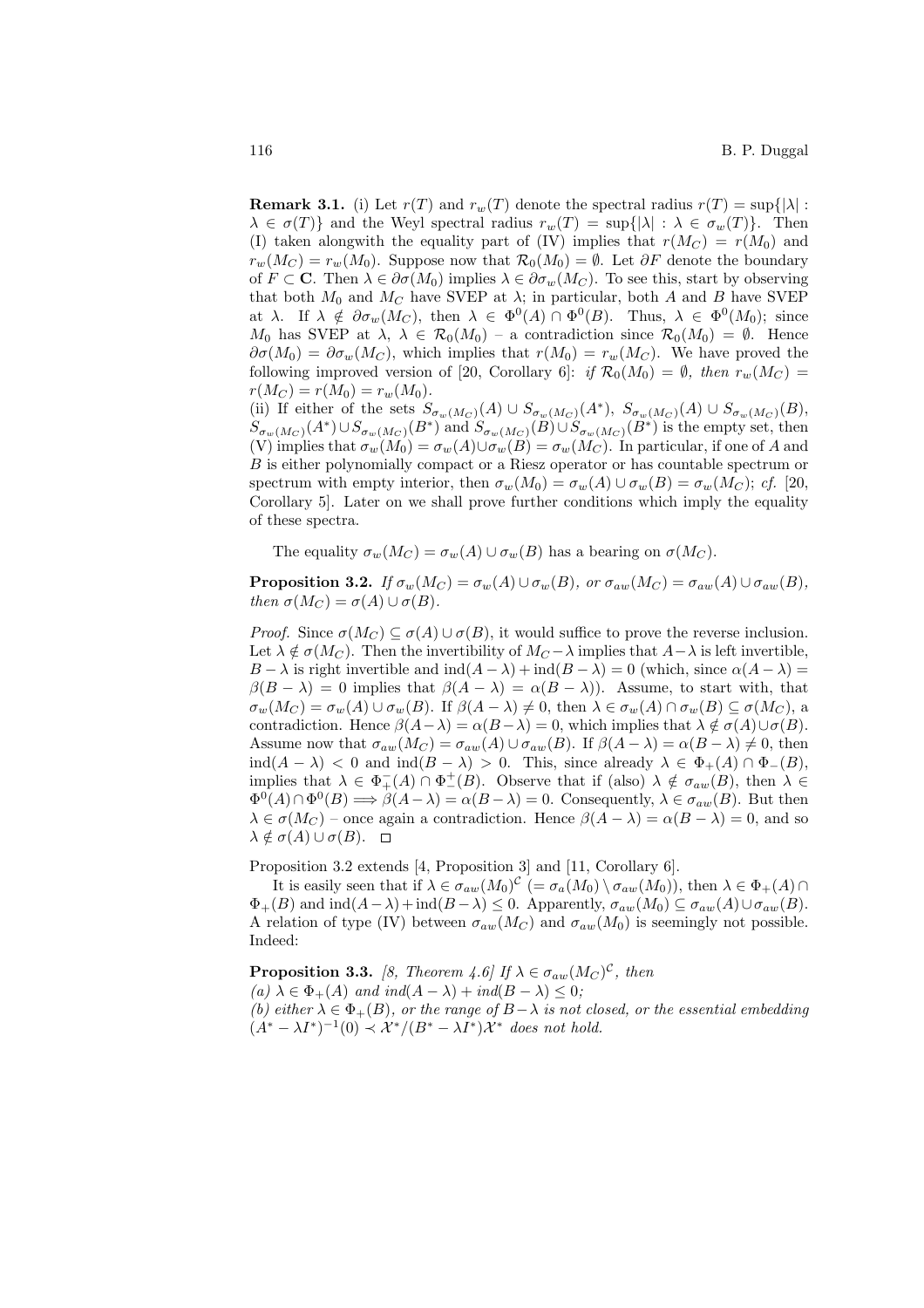Here, for a pair of Banach spaces  $\mathcal{Y}$  and  $\mathcal{Z}, \mathcal{Y} \prec \mathcal{Z}$  denotes " $\mathcal{Y}$  can be essentially embedded in  $\mathcal{Z}$ ", where we say that  $\mathcal{Y}$  can be embedded in  $\mathcal{Z}, \mathcal{Y} \preceq \mathcal{Z}$ , if there exists a left invertible operator  $J: \mathcal{Y} \longrightarrow \mathcal{Z}$ , and that  $\mathcal{Y} \prec \mathcal{Z}$  if  $\mathcal{Y} \preceq \mathcal{Z}$  and  $\mathcal{Z}/W\mathcal{Y}$  is an infinite dimensional linear space for every  $W \in B(\mathcal{Y}, \mathcal{Z})$ .

Evidently,  $\sigma_a(M_0) = \sigma_a(A) \cup \sigma_a(B)$  and  $\sigma_a(A) \subseteq \sigma_a(M_C) \subseteq \sigma_a(A) \cup \sigma_a(B)$ . The following proposition gives a sufficient condition for  $\sigma_a(M_C) = \sigma_a(M_0)$ .

**Proposition 3.4.** If  $S_{\sigma_a(M_C)}(A^*) = \emptyset$ , then  $\sigma_a(M_C) = \sigma_a(A) \cup \sigma_a(B)$ .

Proof. If  $\lambda \in \sigma_a(M_C)^c$ , then  $A - \lambda$  is left invertible. Hence  $A^* - \lambda I^*$  is right invertible. Since a surjective operator has SVEP at 0 if and only if it is injective [1, Corollary 2.24,  $A^* - \lambda I^*$  (and so also  $A - \lambda$ )) is invertible. But then  $B - \lambda$  is left invertible. Hence  $\lambda \in \sigma_a(M_C)^c$  implies  $\lambda \notin \sigma_a(A) \cup \sigma_a(B)$ .

Let

$$
\gamma(T) = \inf_{x \notin T^{-1}(0)} \frac{||Tx||}{\text{dist}(x, T^{-1}(0))}
$$

denote the *reduced minimum modulus* of T. Then  $\gamma(T) = \gamma(T^*) > 0$  if and only if TY is closed. The following technical lemma will be required in our next result.

**Lemma 3.5.** If  $\lambda \in iso \sigma_a(T)$ , or  $\lambda \in iso \sigma(T)$ , then the mapping  $\lambda \longrightarrow \gamma(T - \lambda)$  is not continuous if and only if  $\gamma(T - \lambda) > 0$ .

*Proof.* We consider the case  $\lambda \in iso \sigma_a(T)$ ; the proof for the other case is similar. Let  $\lambda \in \text{iso}\sigma_a(T)$ . Then there exists an  $\epsilon$ -neighbourhood  $\mathcal{O}_{\epsilon}$  of  $\lambda$  such that  $T - \mu$  is left invertible for every  $(\lambda \neq) \mu \in \mathcal{O}_{\epsilon}$ . Let  $x \in (T - \lambda)^{-1}(0)$ . Then

$$
\gamma(T - \mu) \leq \frac{||(T - \mu)x||}{\text{dist}(x, (T - \mu)^{-1}(0))} = \frac{||(T - \mu)x||}{||x||}
$$

$$
= \frac{||(T - \mu)x - (T - \lambda)x||}{||x||} = |\lambda - \mu|,
$$

which implies that  $\gamma(T - \mu) \longrightarrow 0$  as  $\mu \longrightarrow \lambda$ . Hence  $\gamma(T - \lambda) > 0$  precisely when  $\lambda \longrightarrow \gamma(T - \lambda)$  is not continuous.  $\square$ 

Observe that  $\mathcal{R}_0(T) \cap \sigma_b(T) = \emptyset$  for every operator T; hence  $\mathcal{R}_0(T) \cap \sigma_w(T) = \emptyset$ for every operator T.

**Proposition 3.6.** If  $\lambda \in \mathcal{R}_0(M_C)$ , then the mapping  $\lambda \longrightarrow \gamma(M_C - \lambda)$  is not continuous if and only if the mappings  $\lambda \longrightarrow \gamma(A-\lambda)$  and  $\lambda \longrightarrow \gamma(B^*-\lambda I^*)$  are not continuous.

*Proof.* Let  $\lambda \in \mathcal{R}_0(M_C)$ , and assume that the mappings  $\lambda \longrightarrow \gamma(A-\lambda)$  and  $\lambda \longrightarrow \gamma(B^* - \lambda I^*)$  are not continuous. Then  $\gamma(A - \lambda)$  and  $\gamma(B - \lambda)$  are > 0. Since

$$
\gamma(M_C - \lambda) \geq \gamma \left( \begin{array}{cc} 1 & C \\ 0 & 1 \end{array} \right) \min\{1, \gamma(A - \lambda), \gamma(B - \lambda), \gamma(A - \lambda)\gamma(B - \lambda)\}
$$
  
\n
$$
\geq \frac{1}{1 + ||C||} \min\{1, \gamma(A - \lambda), \gamma(B - \lambda), \gamma(A - \lambda)\gamma(B - \lambda)\}
$$
  
\n
$$
> 0,
$$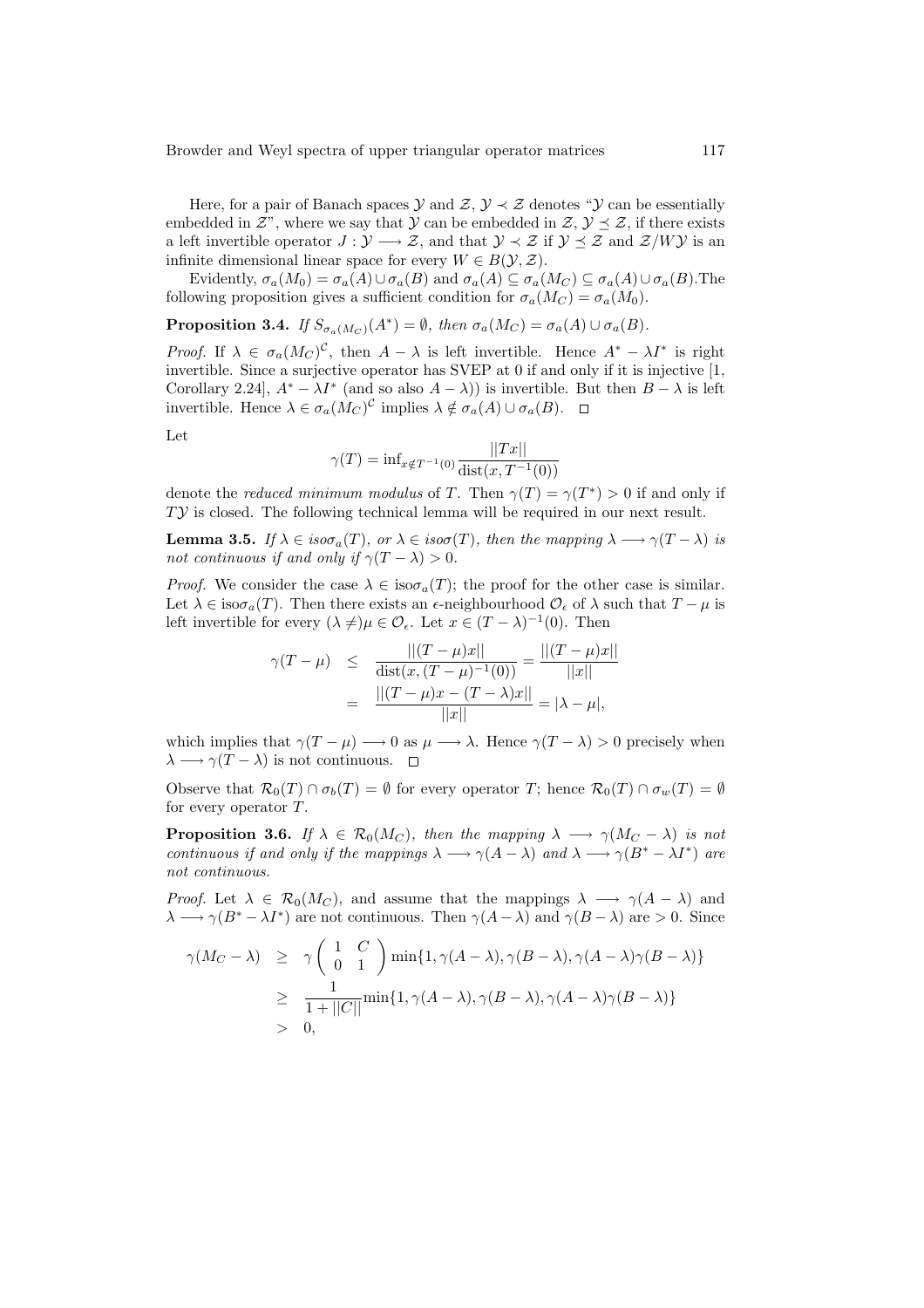Lemma 3.5 implies that the mapping  $\lambda \longrightarrow \gamma(M_C - \lambda)$  is not continuous. Conversely, assume that the mapping  $\lambda \longrightarrow \gamma(M_C - \lambda)$  is not continuous at every  $\lambda \in \mathcal{R}_0(M_C)$ . Since  $\mathcal{R}_0(M_C) \cap \sigma_{aw}(M_C) = \emptyset$ ,  $\lambda \in \sigma_{aw}(M_C)^c$ . The hypothesis  $\lambda \in \mathcal{R}_0(M_C)$  also implies that  $asc(A - \lambda)$  and  $dsc(B - \lambda)$  are finite; hence  $\lambda \in \sigma_{aw}(M_C)^C$  implies that  $\lambda \in \Phi_+^-(A) \cap \Phi_-^+(B)$  (so that  $\gamma(A - \lambda)$  and  $\gamma(B^* - \lambda I^*)$  are  $> 0$ ). Since A and  $B^*$ have SVEP at  $\lambda, \lambda \in \text{iso}\sigma_a(A) \cup \text{iso}\sigma_a(B^*)$ . Lemma 3.5 applies, and we conclude that the mappings  $\lambda \longrightarrow \gamma(A - \lambda)$  and  $\lambda \longrightarrow \gamma(B^* - \lambda I^*)$  are not continuous.

If we let  $\mathcal{R}(T)$  denote the set of poles (of the resolvent) of T, and  $\rho(T)$  the resolvent set of T, then  $\mathcal{R}(M_0) = \mathcal{R}(A) \cup \mathcal{R}(B)$  (= { $\mathcal{R}(A) \cap \rho(B)$ } $\cup$ { $\mathcal{R}(A) \cap \mathcal{R}(B)$ } $\cup$ { $\rho(A) \cap$  $\mathcal{R}(B)$ . The following proposition is an immediate consequence of the observations that:

$$
(M_0 - \lambda)^{-1}(0) = \{(A - \lambda)^{-1}(0) \cap \rho(B - \lambda)\} \cup \{(A - \lambda)^{-1}(0) \cap (B - \lambda)^{-1}(0)\}
$$
  

$$
\cup \{\rho(A - \lambda) \cap (B - \lambda)^{-1}(0)\};
$$
  

$$
\alpha(M_0 - \lambda) < \infty \implies \alpha(A - \lambda) < \infty, \alpha(B - \lambda) < \infty,
$$
  
and 
$$
\lambda \in \mathcal{R}(M_0) \iff \lambda \in \mathcal{R}(A) \cup \mathcal{R}(B).
$$

**Proposition 3.7.**  $\lambda \in \mathcal{R}_0(M_0) \Longleftrightarrow \lambda \in \mathcal{R}_0(A) \cup \mathcal{R}_0(B)$ .

If  $\lambda \in \mathcal{R}(A) \cup \mathcal{R}(B)$ , then the inequalities asc $(M_C - \lambda) \leq \mathrm{asc}(A - \lambda) + \mathrm{asc}(B - \lambda)$ and  $\text{dsc}(M_C - \lambda) \leq \text{dsc}(A - \lambda) + \text{dsc}(B - \lambda)$  imply that  $\lambda \in \mathcal{R}(M_C)$ . Also, since  $\alpha(M_C - \lambda) \leq \alpha(A - \lambda) + \alpha(B - \lambda), \ \lambda \in \mathcal{R}_0(A) \cup \mathcal{R}_0(B) \Longrightarrow \lambda \in \mathcal{R}_0(M_C); \ cf.$  [4, Theorem 1]. Observe that if  $\lambda \in \mathcal{R}_0(A) \cup \mathcal{R}_0(B)$ , then  $A, A^*, B$  and  $B^*$  have SVEP at  $\lambda$ .

**Proposition 3.8.** (i). If either  $A^*$  or B has SVEP on  $\mathcal{R}_0(M_C)$ , then  $\lambda \in \mathcal{R}_0(M_C)$ if and only if  $\lambda \in \mathcal{R}_0(A) \cup \mathcal{R}_0(B)$ .

(ii). If  $\sigma(M_C) = \sigma(A) \cup \sigma(B)$ , then  $\lambda \in \mathcal{R}_0(M_C)$  if and only if  $\lambda \in \mathcal{R}_0(A) \cup \mathcal{R}_0(B)$ .

*Proof.* (i). We have to prove that  $\lambda \in \mathcal{R}_0(M_C)$  implies  $\lambda \in \mathcal{R}_0(A) \cup \mathcal{R}_0(B)$ . Since  $\lambda \in \mathcal{R}_0(M_C)$  implies  $M_C$  and  $M_C^*$  have SVEP at  $\lambda$ , A and  $B^*$  have SVEP at  $\lambda$ . Again, since  $\mathcal{R}_0(M_C) \cap \sigma_w(M_C) = \emptyset$ ,  $\lambda \in \mathcal{R}_0(M_C)$  implies  $\lambda \in \Phi^-_+(A) \cap \Phi^+_-(B)$  and  $\text{ind}(A - \lambda) + \text{ind}(B - \lambda) = 0$ . Consequently, if  $A^*$  has SVEP at  $\lambda$ , then  $\lambda \in \Phi^0(A)$ , which forces  $\lambda \in \Phi^0(B)$ ; again, if B has SVEP at  $\lambda$ , then  $\lambda \in \Phi^0(B)$ , and this forces  $\lambda \in \Phi^0(A)$ . The proof now follows from the fact that A and B<sup>\*</sup> have SVEP at  $\lambda$  in the first case, and A and B have SVEP at  $\lambda$  in the second case.

(ii). If  $\lambda \in \mathcal{R}_0(M_C)$  and  $\sigma(M_C) = \sigma(A) \cup \sigma(B)$ , then  $\lambda \in \text{iso}\sigma(A) \cup \text{iso}\sigma(B)$  $(=\{\text{iso}\sigma(A)\cap\rho(B)\}\cup \{\text{iso}\sigma(A)\cap\text{iso}\sigma(B)\}\cup \{\rho(A)\cap\text{iso}\sigma(B)\}), \alpha(A-\lambda)<\infty,$  $\beta(B - \lambda) < \infty$ , asc $(A - \lambda) < \infty$  and  $\text{dsc}(B - \lambda) < \infty$ . The conclusions that  $\lambda \in$ iso $\sigma(B)\cup\rho(B)$ ,  $\beta(B-\lambda)<\infty$  and  $\operatorname{dsc}(B-\lambda)<\infty$  imply that  $\lambda\in\mathcal{R}_0(B)\cup\rho(B)$  [1, Theorem 3.81]. Evidently,  $\lambda \in \Phi_+(A)$ . Hence  $\lambda \in iso\sigma(A^*) \cup \rho(B)$ ,  $\text{dsc}(A^* - \lambda I^*)$  $\infty$  and  $\beta(A^* - \lambda I^*) < \infty$ . But then, [1, Theorem 3.81],  $\lambda \in \mathcal{R}_0(A^*) \cup \rho(B) \Longrightarrow \lambda \in$  $\mathcal{R}_0(A) \cup \rho(B)$ .  $\Box$ 

Proposition 3.8(ii) had earlier been proved by Barnes [4, Theorem 2] using a different technique.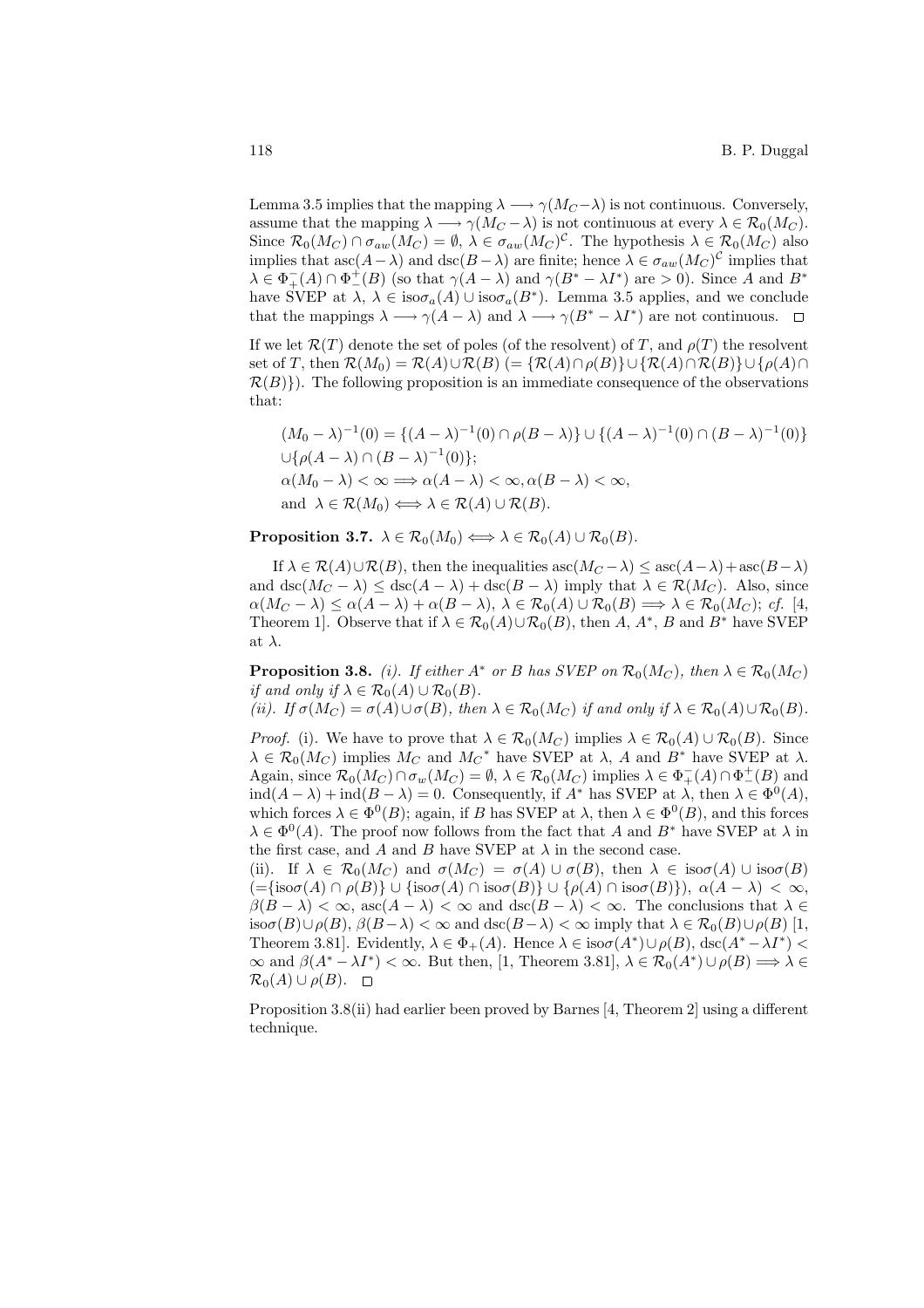# 4. Bt and  $a - Bt$

In the following, alongwith considering necessary and (/or) sufficient conditions for  $M_0$  and  $M_C$  to satisfy Bt or  $a - Bt$ , we consider conditions for the implications  $M_0$  (or  $M_C$ ) satisfies  $Bt \Rightarrow M_C$  (resp.,  $M_0$ ) satisfies  $Bt$  and  $M_0$  (or  $M_C$ ) satisfies  $a - Bt \Rightarrow M_C$  (resp.,  $M_0$ ) satisfies  $a - Bt$ . We start by characterizing operators  $M_0$  satisfying Bt: many of these conditions are known to be equivalent for a single operator satisfying Bt (see, for example, [2]). Recall that T satisfies Bt if  $\operatorname{acc}(\mathcal{T}) \subset$  $\sigma_w(T)$ .

Theorem 4.1. The following conditions are equivalent:

 $(i)$ .  $M_0$  satisfies Bt. (ii).  $S_{\sigma_w(M_0)}(M_0) = \emptyset$ . (iii).  $S_{\sigma_w(M_0)}(A) = S_{\sigma_w(M_0)}(B) = \emptyset$ . (iv).  $\lambda \in \Phi^0(A) \cap \Phi^0(B)$  and  $\lambda \in iso\sigma(A) \cup iso\sigma(B)$  for every  $\lambda \in \sigma_w(M_0)^c$ . (v).  $\sigma_w(M_0) = \sigma_b(M_0)$ . (vi).  $\sigma_w(M_0)^c = \mathcal{R}_0(M_0) = \mathcal{R}_0(A) \cup \mathcal{R}_0(B)$ . (vii). The mappings  $\lambda \longrightarrow \gamma(A-\lambda)$  and  $\lambda \longrightarrow \gamma(B-\lambda)$  are not continuous on  $\mathcal{R}_0(M_0)$ . (viii).  $dim H_0(A - \lambda)$  and  $dim H_0(B - \lambda)$  are finite on  $\sigma_w(M_0)^c$ . (ix). codim $K(A - \lambda)$  and codim $K(B - \lambda)$  are finite on  $\sigma_w(M_0)^c$ . (x). asc(A- $\lambda$ ) and asc(B- $\lambda$ ), or dsc(A- $\lambda$ ) and dsc(B- $\lambda$ ), are finite on  $\sigma_w(M_0)^c$ .  $(xi)$ .  $M_0^*$  satisfies Bt.

*Proof.* The equivalence of the conditions  $(i)$ ,  $(v)$ ,  $(vi)$  and  $(xi)$ , for every Banach space operator, is well known [2]; we prove the equivalence of the remaining conditions to  $(i)$ .

 $(i) \implies (ii) \implies (iii)$ . If (i) is satisfied, then  $\sigma(M_0) = \operatorname{acc}(\sigma(M_0) \cup \operatorname{iso}(\sigma(M_0)) \subseteq$  $\sigma_w(M_0) \cup \text{iso}\sigma(M_0) \subseteq \sigma(M_0)$  implies that  $\sigma_w(M_0)^c \subseteq \text{iso}\sigma(M_0) \Longrightarrow S_{\sigma_w(M_0)}(M_0) =$  $\emptyset$ . Hence (*i*)  $\Longrightarrow$  (*ii*). Since  $M_0$  has SVEP at a point if and only if A and B have SVEP at the point,  $(ii) \Longrightarrow (iii)$ .

 $(iii) \implies (iv)$ . If  $(iii)$  is satisfied, then  $\lambda \in \sigma_w(M_0)^{\mathcal{C}} \implies \lambda \in \Phi(A) \cap \Phi(B)$ ,  $ind(A-\lambda)+ind(B-\lambda)=0$ , and both A and B have SVEP at  $\lambda \Rightarrow ind(A-\lambda)$  and ind( $B - \lambda$ ) are  $\leq 0$ ). Hence *(iii)* implies that  $\lambda \in \Phi^0(A) \cap \Phi^0(B)$ , asc $(A - \lambda) < \infty$ and asc $(B - \lambda) < \infty$ , and this in turn implies that  $\lambda \in \Phi^0(A) \cap \Phi^0(B)$  and  $\lambda \in$ iso $\sigma(A) \cup \text{iso}\sigma(B)$ , for every  $\lambda \in \sigma_w(M_0)^c$ .

 $(iv) \Rightarrow (vii)$ . Evidently,  $(iv)$  implies that  $\lambda \in \mathcal{R}_0(A) \cup \mathcal{R}_0(B) = \mathcal{R}_0(M_0)$  for every  $\lambda \in \sigma_w(M_0)^c$ . Now apply (a slightly modified) Proposition 3.6.

 $(vii) \Rightarrow (viii)$ . It is clear from  $(vii)$  that the range of  $M_0 - \lambda$  is closed at points  $\lambda \in \mathcal{R}_0(M_0)$ . Since  $\alpha(M_0 - \lambda) < \infty$  (so that  $\lambda \in \Phi_+(M_0)$ ), and  $M_0$  and  $M_0^*$  have SVEP at points  $\lambda \in \mathcal{R}_0(M_0)$ , we conclude that  $\lambda \in \mathcal{R}_0(M_0) \Longleftrightarrow \lambda \in \sigma_w(M_0)^c$  and  $\dim H_0(M_0 - \lambda) = \dim H_0(A - \lambda) + \dim H_0(B - \lambda) < \infty$  at points  $\lambda \in \mathcal{R}_0(M_0)$  [1, Theorem 3.18].

 $(viii) \Rightarrow (ix)$ . Let  $\lambda \in \sigma_w(M_0)^c$ . If  $(viii)$  is satisfied, then  $\lambda \in \Phi^0(M_0)$  and  $\dim H_0(M_0 - \lambda) = \dim H_0(A - \lambda) + \dim H_0(B - \lambda) < \infty$ . Hence  $\lambda \in \text{iso}(M_0)$ iso $\sigma(A) \cup \text{iso}\sigma(B)$ . But then  $\mathcal{X} = H_0(A - \lambda) \oplus K(A - \lambda) = H_0(B - \lambda) \oplus K(B - \lambda)$ ,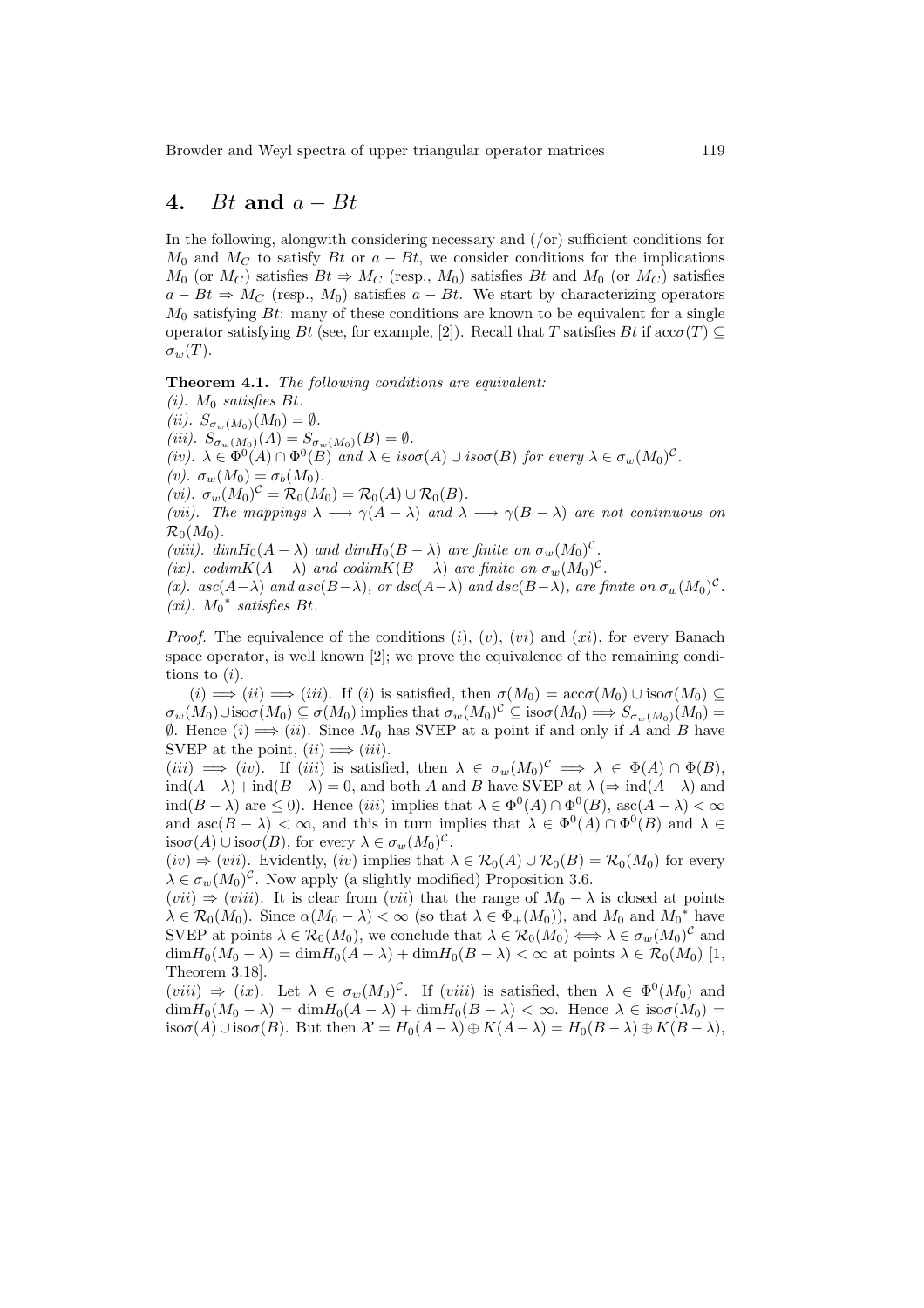which implies that  $\text{codim}K(A - \lambda)$  and  $\text{codim}K(B - \lambda)$  are finite on  $\sigma_w(M_0)^c$ .  $(ix) \Rightarrow (x)$ . If  $(ix)$  is satisfied, then the following implications hold:

$$
\lambda \in \sigma_w(M_0)^{\mathcal{C}} \iff \lambda \in \Phi(A) \cap \Phi(B), \text{ind}(A - \lambda) + \text{ind}(B - \lambda) = 0,
$$
  
\n
$$
\text{codim}K(A - \lambda) \text{ and } \text{codim}K(B - \lambda) \text{ are finite}
$$
  
\n
$$
\Rightarrow \lambda \in \Phi(A) \cap \Phi(B), \text{ind}(A - \lambda) + \text{ind}(B - \lambda) = 0,
$$
  
\nand  $A, B^*$  have SVEP at  $\lambda$   
\n
$$
\Rightarrow \lambda \in \Phi^0(A) \cap \Phi^0(B) \text{ and } A, B^* \text{ have SVEP at } \lambda
$$
  
\n
$$
\Rightarrow \lambda \in \mathcal{R}_0(A) \cup \mathcal{R}_0(B)
$$
  
\n
$$
\Rightarrow \text{asc}(A - \lambda) = \text{disc}(A - \lambda) < \infty, \text{asc}(B - \lambda) = \text{disc}(B - \lambda) < \infty.
$$

 $(x) \Rightarrow (i)$ . If  $(x)$  holds, then we have

$$
\lambda \in \sigma_w(M_0)^{\mathcal{C}} \Rightarrow \lambda \in \Phi^0(A) \cap \Phi^0(B), A \text{ and } B(\text{or } A^* \text{ and } B^*) \text{ have SVEP at } \lambda
$$
  

$$
\Rightarrow \lambda \in \text{iso}\sigma(A) \cup \text{iso}\sigma(B)
$$
  

$$
\Rightarrow \lambda \in \text{iso}\sigma(M_0).
$$

This completes the proof.  $\square$ 

Remark 4.2. Here, we note for future reference the following easy consequence of condition (v) of Theorem 4.1: if  $M_0$  satisfies  $Bt$ , then  $\sigma_w(M_0) = \sigma_w(A) \cup \sigma_w(B)$ .

It is easily seen, argue as for a single linear operator [15, 2, 12], that the following implications hold: (i)  $M_C$  satisfies  $Bt \iff (ii) S_{\sigma_w(M_C)}(M_C) = \emptyset \iff (iii)$  $\sigma_w(M_C) = \sigma_b(M_C) \Longleftrightarrow (iv) \; \sigma_w(M_C)^C = \mathcal{R}_0(M_C) \Longleftrightarrow (v) \; M_C^*$  satisfies Bt. Furthermore, these conditions are equivalent to the condition that:  $(vi)$  the mappings  $\lambda \longrightarrow \gamma(A-\lambda)$  and  $\lambda \longrightarrow \gamma(B^*-\lambda I^*)$  are not continuous on  $\mathcal{R}_0(M_C)$ : this follows from a combination of Proposition 3.6 and the following lemma.

**Lemma 4.3.** If the mappings  $\lambda \longrightarrow \gamma(A-\lambda)$  and  $\lambda \longrightarrow \gamma(B^*-\lambda I^*)$  are not continuous on  $\mathcal{R}_0(M_C)$  (resp.,  $\mathcal{R}_0^a(M_C)$ ), then  $\sigma_w(M_C)^c = \mathcal{R}_0(M_C)$  (resp.,  $\sigma_{aw}(M_C)^c =$  $\mathcal{R}_0^{a}(M_C)$ ).

*Proof.* The proof in both the cases is very similar: we consider the case  $\sigma_{aw}(M_C)^C$  =  $\mathcal{R}_0^a(M_C)$ . It is easily seen that the discontinuity of the mappings  $\lambda \longrightarrow \gamma(A-\lambda)$ and  $\lambda \longrightarrow \gamma(B^* - \lambda I^*)$  on  $\mathcal{R}_0^a(M_C)$  implies that  $\mathcal{R}_0^a(M_C) \subseteq \sigma_{aw}(M_C)^c$ . For the reverse inclusion, let  $\mu_0 \in \sigma_{aw}(M_C)^c$ . Since  $\alpha(M_C - \mu_0) = 0$  implies  $\mu_0 \notin \sigma_a(M_C)$ , we may assume that  $\alpha(M_C - \mu_0) > 0$ . There exists an  $\epsilon$ -neighbourhood  $\mathcal{O}_{\epsilon}$  of  $\mu_0$ such that  $\mu \in \Phi_+(M_C)$ ,  $\text{ind}(M_C - \mu_0) = \text{ind}(M_C - \mu)$  and  $\alpha(M_C - \mu) < \alpha(M_C - \mu_0)$ remains constant for every  $\mu \in \mathcal{O}_{\epsilon} \setminus {\{\mu_0\}}$ . Suppose that  $\alpha(M_C - \mu) > 0$ . Then there exists a  $\mu_1 \in \mathcal{O}_{\epsilon} \setminus {\mu_0, \mu}$  such that  $\mu_1 \in \Phi_+(M_C)$ , ind $(M_C - \mu) = \text{ind}(M_C - \mu)$  $\mu_1$ ) and  $\alpha(M_C - \mu_1) < \alpha(M_C - \mu)$ . Since this is a contradiction, we must have  $\alpha(M_C - \mu) = 0$  for all  $\mu \in \mathcal{O}_{\epsilon} \setminus {\{\mu_0\}}$ . But then  $M_C - \mu$  is left invertible; hence  $\mu_0 \in \text{iso}\sigma_a(M_C) \cap \Phi_+(M_C)$  and  $\text{ind}(M_C - \mu_0) \leq 0$ , i.e.,  $\mu_0 \in \mathcal{R}_0^a(M_C)$ . Thus  $\sigma_{aw}(M_C)^{\mathcal{C}} \subseteq \mathcal{R}_0^a(M_C).$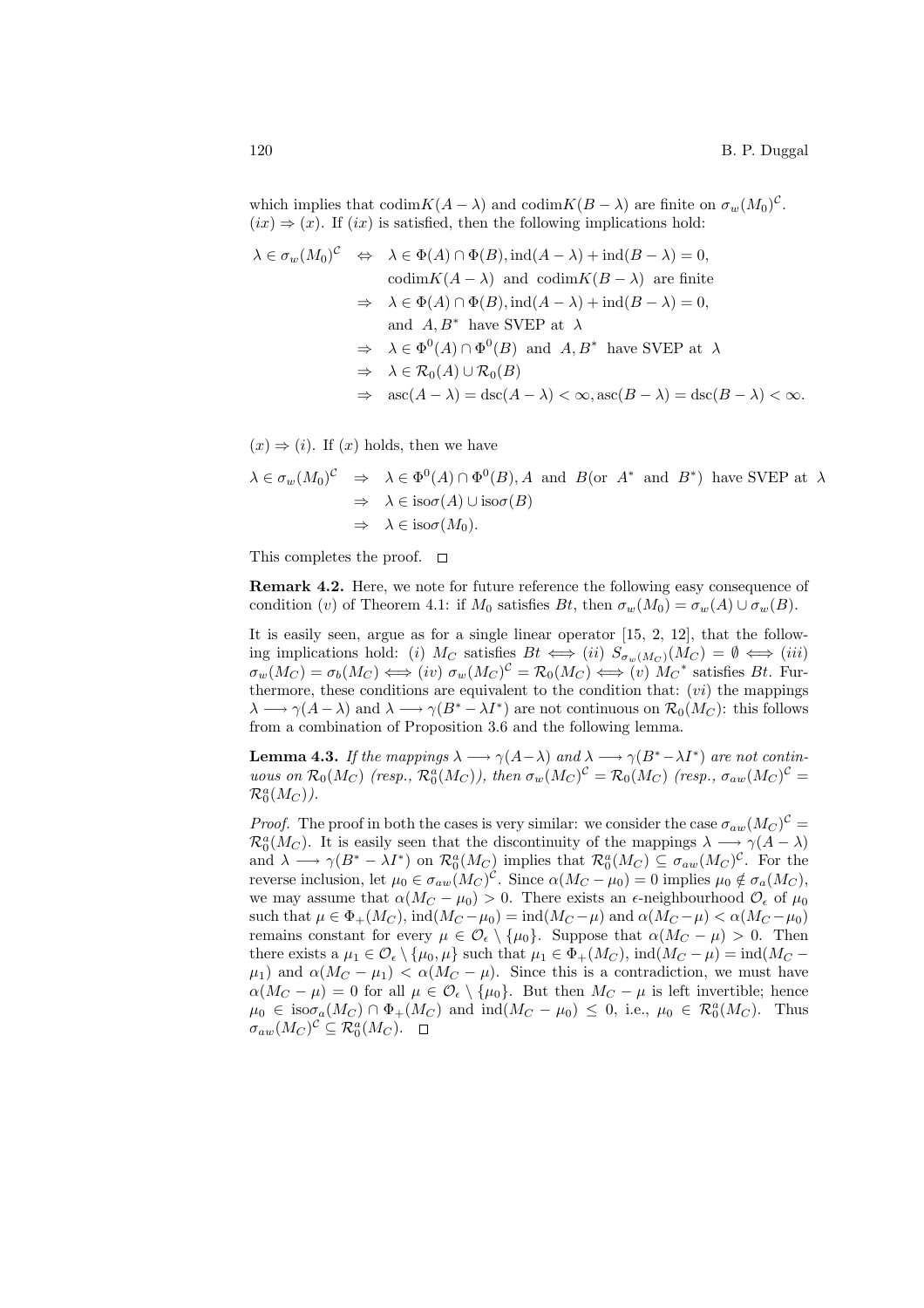The example of the unitary operator  $\begin{pmatrix} U & 1-UU^* \\ 0 & I^*\end{pmatrix}$  $0$   $U^*$  $\mathbf{r}$ , where  $U$  is the forward unilateral shift on a Hilbert space, shows that conditions of type  $(iv)$ ,  $(viii)$ ,  $(ix)$  and (x) of Theorem 4.1 are not necessary for  $M_C$  to satisfy Bt. However, if  $\sigma_w(M_C)$  =  $\sigma_w(A) \cup \sigma_w(B)$ , then the corresponding conditions are both necessary and sufficient.

## **Theorem 4.4.** If  $\sigma_w(M_C) = \sigma_w(A) \cup \sigma_w(B)$ , then the following implications hold:

#### $M_C$  satisfies Bt

- $\Leftrightarrow \quad \lambda \in \Phi(A) \cap \Phi(B) \text{ and } \lambda \in iso\sigma(A) \cup iso\sigma(B) \text{ for } \lambda \in \sigma_w(M_C)^C$
- $\Leftrightarrow$  dim $H_0(A \lambda)$  and dim $H_0(B \lambda)$  are finite for  $\lambda \in \sigma_w(M_C)^C$
- $\Leftrightarrow$  codim $K(A \lambda)$  and codim $K(B \lambda)$  are finite for  $\lambda \in \sigma_w(M_C)^C$
- $\Leftrightarrow$  asc(A  $\lambda$ ) and asc(B  $\lambda$ ), or dsc(A  $\lambda$ ) and dsc(B  $\lambda$ ), are finite for  $\lambda \in \sigma_w(M_C)^c$ .

*Proof.* The hypothesis  $\sigma_w(M_C) = \sigma_w(A) \cup \sigma_w(B)$  implies that  $\sigma_w(M_C) = \sigma_w(M_0)$ and  $\sigma(M_C) = \sigma(M_0)$  (see Proposition 3.2). Recall that  $M_C$  satisfies Bt if and only if  $M_C$  has SVEP on  $\sigma_w(M_C)^C$ . We prove that  $M_C$  has SVEP on  $\sigma_w(M_C)^C$  if and only if  $M_0$  has SVEP on  $\sigma_w(M_C)^c$ ; this, by Theorem 4.1, would then imply the equivalence of the implications of the theorem. Evidently,  $M_0$  has SVEP at a point  $\lambda$  if and only if A and B have SVEP at  $\lambda$ ; hence  $M_0$  has SVEP on  $\sigma_w(M_C)^C$ implies  $M_C$  has SVEP on  $\sigma_w(M_C)^C$ . For the reverse implication,  $M_C$  has SVEP at  $\lambda \in \sigma_w(M_C)^{\mathcal{C}}$  implies  $\lambda \in \text{iso}\sigma(M_C) \Longrightarrow \lambda \in \text{iso}\sigma(A) \cup \text{iso}\sigma(B)$ . Hence both A and B have SVEP at  $\lambda \Longrightarrow M_0$  has SVEP at  $\lambda$ .

The conclusion that  $\sigma_w(M_C) = \sigma_w(A) \cup \sigma_w(B)$  may be obtained in a variety of ways; the following proposition lists some sufficient conditions.

**Proposition 4.5.** If either (i) A and  $A^*$ , or (ii) A and B, or (iii)  $A^*$  and  $B^*$ , or (iv) B and B<sup>\*</sup> have SVEP on  $\sigma_w(M_C)^c$ , then  $\sigma_w(M_C) = \sigma_w(A) \cup \sigma_w(B)$ .

Proof. Let  $\lambda \in \sigma_w(M_C)^c$ ; then  $\lambda \in \Phi_+(A) \cap \Phi_-(B)$  and  $\text{ind}(A-\lambda) + \text{ind}(B-\lambda) = 0$ . If A and A<sup>\*</sup> have SVEP at  $\lambda$ , then  $\text{ind}(A - \lambda) = 0$ , and so  $\text{ind}(B - \lambda) = 0$  and  $\lambda \in \Phi^0(A) \cap \Phi^0(B)$ ; if A and B have SVEP at  $\lambda$ , then  $\text{ind}(A - \lambda)$  and  $\text{ind}(B - \lambda)$ are  $\leq 0$ , so that  $\text{ind}(A - \lambda) = \text{ind}(B - \lambda) = 0$  and  $\lambda \in \Phi^0(A) \cap \Phi^0(B)$ ; if  $A^*$  and B<sup>∗</sup> have SVEP at  $\lambda$ , then  $\text{ind}(A - \lambda)$  and  $\text{ind}(B - \lambda)$  are  $\geq 0$ , so that  $\text{ind}(A - \lambda) =$  $\text{ind}(B - \lambda) = 0$  and  $\lambda \in \Phi^0(A) \cap \Phi^0(B)$ ; finally, if B and B<sup>\*</sup> have SVEP at  $\lambda$ , then  $\text{ind}(B - \lambda) = 0$ , and so (also)  $\text{ind}(A - \lambda) = 0$  and (once again)  $\lambda \in \Phi^0(A) \cap \Phi^0(B)$ . In either case,  $\sigma_w(M_C) \supseteq \sigma_w(A) \cup \sigma_w(B)$ . Since  $\sigma_w(M_C) \subseteq \sigma_w(A) \cup \sigma_w(B)$  always, the equality follows.  $\square$ 

Since  $M_0$  satisfies Bt if and only if  $M_0^*$  satisfies Bt, the hypothesis  $M_0$  satisfies Bt implies that A,  $A^*$ , B and B<sup>\*</sup> all have SVEP on  $\sigma_w(M_0)^{\mathcal{C}}$ . This implies that if either of the pairs (i) to (iv) of Proposition 4.5 have SVEP on  $\sigma_w(M_0)\setminus\sigma_w(M_C)$  and  $M_0$  satisfies Bt, then  $\sigma_w(M_C) = \sigma_w(A) \cup \sigma_w(B)$  and  $M_C$  satisfies Bt. Conversely:

**Proposition 4.6.** If  $M_C$  satisfies Bt, and if either  $A^*$  or B has SVEP on  $\sigma_w(M_C)^{\mathcal{C}}$ , then  $M_0$  satisfies Bt.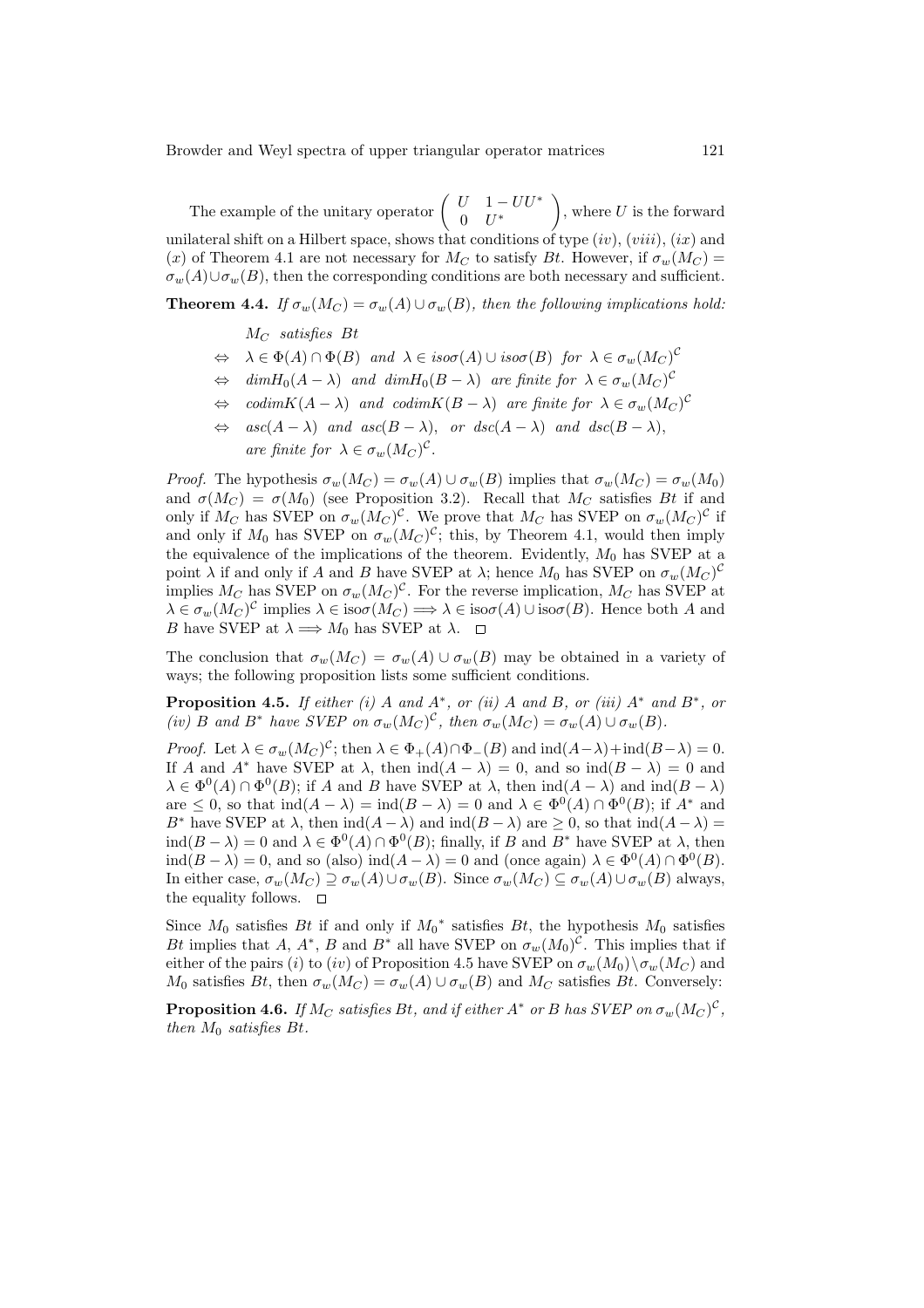*Proof.* If  $M_C$  satisfies  $Bt$ , and  $\lambda \in \sigma_w(M_C)^C$ , then  $(A \text{ and } B^*$  have SVEP at  $(\lambda, \lambda) \lambda \in \Phi_+^-(A) \cap \Phi_-^+(B)$  and  $\text{ind}(A - \lambda) + \text{ind}(B - \lambda) = 0$ . Thus either of the hypotheses  $A^*$  has SVEP on  $\lambda \in \sigma_w(M_C)^C$  and B has SVEP on  $\lambda \in \sigma_w(M_C)^C$ implies that  $\lambda \in \Phi^0(A) \cap \Phi^0(B)$ . Hence  $\sigma_w(M_C) = \sigma_w(A) \cup \sigma_w(B)$ . To complete the proof, argue as in the proof of Theorem 4.4 to prove that  $M_0$  has SVEP on  $\sigma_w(M_C)^{\mathcal{C}} = \sigma_w(M_0)^{\mathcal{C}}.$ 

Our next result leads to a number of conditions for  $M_0$  satisfies Bt to imply  $M_C$ satisfies Bt.

**Proposition 4.7.** If  $M_C$  has SVEP on  $\sigma_w(M_0) \setminus \sigma_w(M_C)$ , then  $M_0$  satisfies Bt implies  $M_C$  satisfies Bt.

*Proof.* Suppose that  $M_0$  satisfies Bt. Then A and B have SVEP on  $\sigma_w(M_0)^C$ ; hence  $M_C$  has SVEP on  $\sigma_w(M_0)^c$ . The hypothesis  $M_C$  has SVEP on  $\sigma_w(M_0) \setminus \sigma_w(M_C)$ now implies that  $M_C$  has SVEP on  $\sigma_w(M_C)^c$ ; hence  $M_C$  satisfies  $Bt$ .

The hypothesis  $M_C$  has SVEP on  $\sigma_w(M_0) \setminus \sigma_w(M_C)$  in the proposition above may be satisfied in a variety of ways: for example, if A and A<sup>\*</sup> have SVEP on  $\sigma_w(M_0)$  $\sigma_{SF_+}(A)$ , or B and B<sup>\*</sup> have SVEP on  $\sigma_w(M_0) \setminus \sigma_{SF_-}(B)$ , or A has SVEP on  $\sigma_w(M_0) \setminus \sigma_{SF_+}(A)$  and B has SVEP on  $\sigma_w(M_0) \setminus \sigma_{SF_-}(B)$ , or  $A^*$  has SVEP on  $\sigma_w(M_0) \setminus \sigma_{SF_+}(A)$  and  $B^*$  has SVEP on  $\sigma_w(M_0) \setminus \sigma_{SF_-}(B)$ ; cf. [14, Theorem 3.1(a)], [11, Proposition 4.1] and [7, Theorem 3.2].

**Theorem 4.8.** If  $\sigma_w(M_C) = \sigma_w(A) \cup \sigma_w(B)$ , then  $M_0$  satisfies Bt if and only if  $M_C$  satisfies Bt.

Proof. Evidently  $\sigma_w(M_C) = \sigma_w(A) \cup \sigma_w(B) = \sigma_w(M_0), \sigma(M_C) = \sigma(A) \cup \sigma(B) =$  $\sigma(M_0)$ , and the following implications hold:

> $M_0$  satisfies  $Bt \Leftrightarrow A, B$  have SVEP on  $\sigma_w(M_0)^{\mathcal{C}}$  $\Rightarrow M_C$  has SVEP on  $\sigma_w(M_C)^C \Rightarrow M_C$  satisfies Bt

and

 $M_C$  satisfies  $Bt \Leftrightarrow \sigma(M_C) \setminus \sigma_w(M_C) = \mathcal{R}_0(M_C) = \sigma_w(M_C)^C$  $\Rightarrow$  every  $\lambda \in \sigma_w(M_C)^{\mathcal{C}}$  is isolated in  $\sigma(M_C) = \sigma(M_0)$  $\Rightarrow M_0$  has SVEP on  $\sigma_w(M_0)^c = \sigma_w(M_C)^c \Rightarrow M_0$  satisfies Bt.

This completes the proof.  $\square$ 

Next, we consider  $a - Bt$  for operators  $M_0$  and  $M_C$ . Recall that T satisfies  $a - Bt$ if and only if  $acc\sigma_a(T) \subseteq \sigma_{aw}(T)$ .

Theorem 4.9. The following conditions are equivalent:

(i).  $M_0$  satisfies  $a - Bt$ . (ii).  $\sigma_a(M_0) = \sigma_{aw}(M_0) \cup \{iso\sigma_a(A) \cup iso\sigma_a(B)\}.$ (iii).  $\sigma_{aw}(M_0) = \sigma_{ab}(M_0)$ .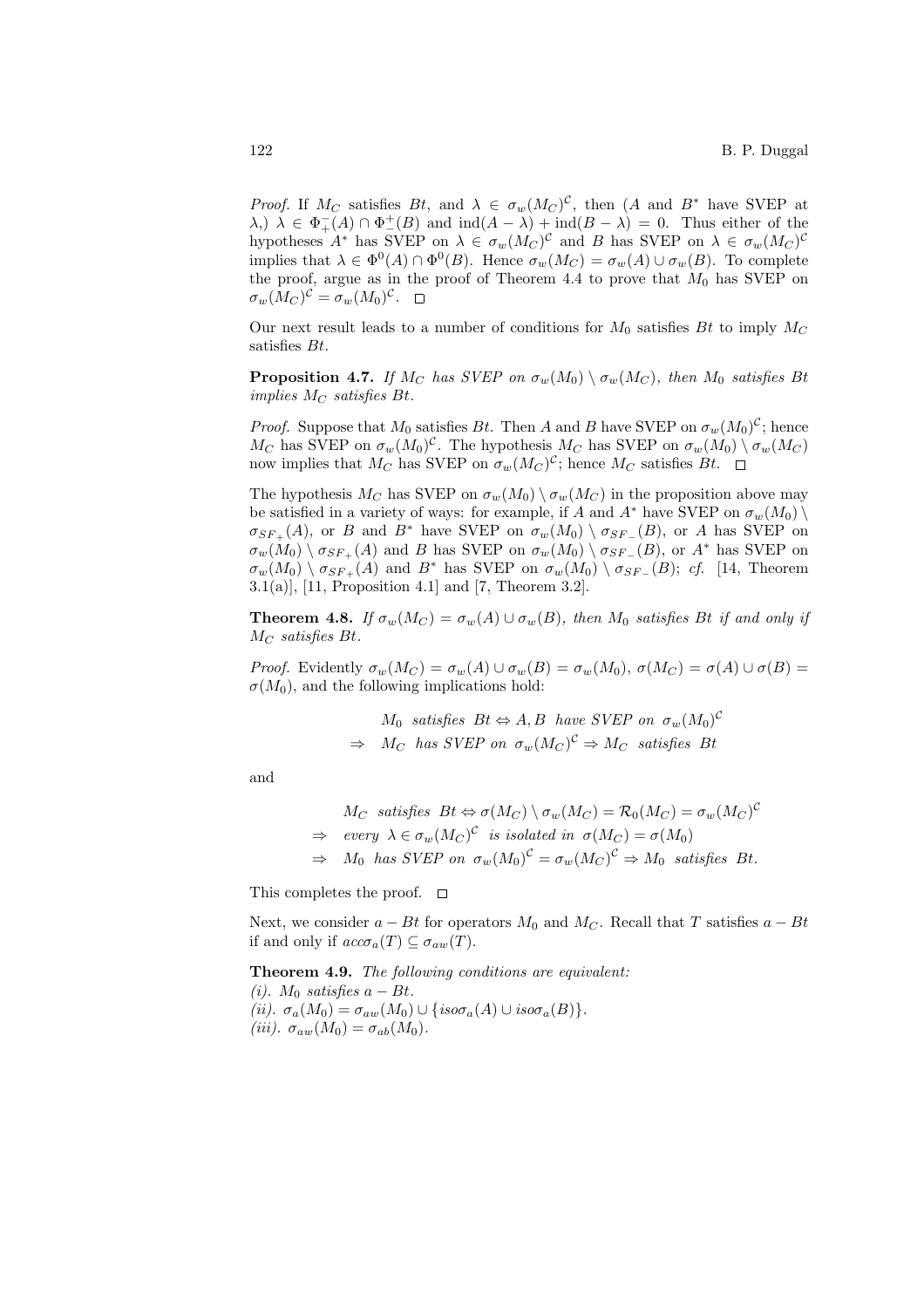(iv). A and B have SVEP on  $\sigma_{aw}(M_0)^c$ . (v).  $asc(A - \lambda)$  and  $asc(B - \lambda)$  are finite on  $\sigma_{aw}(M_0)^c$ . (vi),  $dim H_0(A - \lambda)$  and  $dim H_0(B - \lambda)$  are finite on  $\sigma_{aw}(M_0)^c$ . (vii).  $H_0(A - \lambda)$  and  $H_0(B - \lambda)$  are closed on  $\sigma_{aw}(M_0)^c$ . (viii). Points  $\lambda \in \sigma_{aw}(M_0)^c$  are isolated in  $\sigma_a(M_0)$ . (ix). The mappings  $\lambda \longrightarrow \gamma(A-\lambda)$  and  $\lambda \longrightarrow \gamma(B-\lambda)$  are not continuous on  $\mathcal{R}_0^a(M_0)$ . (x).  $\sigma_{aw}(M_0)^c = \mathcal{R}_0^a(A) \cup \mathcal{R}_0^a(B) = \mathcal{R}_0^a(M_0)$ .

Proof. (i)  $\Rightarrow$  (ii). Since  $\sigma_a(M_0) = \sigma_a(A) \cup \sigma_a(B)$ ,  $\lambda \in \text{iso}\sigma_a(M_0) \Longrightarrow \lambda \in \text{iso}\sigma_a(A) \cup$ iso $\sigma_a(B)$ . Thus, if  $acc\sigma_a(M_0) \subseteq \sigma_{aw}(M_0)$ , then  $\sigma_a(M_0) = acc\sigma_a(M_0) \cup iso\sigma_a(M_0) \subseteq$  $\sigma_{aw}(M_0) \cup \mathrm{iso}\sigma_a(M_0) \subseteq \sigma_a(M_0).$ 

 $(ii) \Rightarrow (iii)$ . Since  $\sigma_{aw}(T) \subseteq \sigma_{ab}(T)$  for every operator T, we have to prove  $\sigma_{ab}(M_0) \subseteq \sigma_{aw}(M_0)$ . If  $\lambda \in \sigma_{aw}(M_0)^C$ , then  $\lambda \in \Phi_+(A) \cap \Phi_+(B)$  and  $\text{ind}(A \lambda$ ) + ind( $B - \lambda$ )  $\leq 0$ . Since *(ii)* implies that A and B have SVEP at  $\lambda$ ,  $\lambda \in$  $\Phi_+^-(A) \cap \Phi_+^-(B)$ , and both  $\operatorname{asc}(A - \lambda)$  and  $\operatorname{asc}(B - \lambda)$  are finite. Hence  $\lambda \notin$  $\sigma_{ab}(A) \cup \sigma_{ab}(B) = \sigma_{ab}(M_0).$ 

The implications  $(iii) \Rightarrow (iv) \Rightarrow (v)$  are evident.

 $(v) \Rightarrow (vi)$ . If  $asc(A - \lambda)$  and  $asc(B - \lambda)$  are finite at  $\lambda \in \sigma_{aw}(M_0)^c$ , then  $\lambda \in \Phi_{+}(A) \cap \Phi_{+}(B)$  and  $\lambda \in \text{iso}\sigma_{a}(A) \cup \text{iso}\sigma_{a}(B)$ . This, [1, Theorem 3.78], implies that  $H_0(A - \lambda)$  and  $H_0(B - \lambda)$  are finite dimensional.

$$
(vi) \Rightarrow (vii)
$$
. Evident.

 $(vii) \Rightarrow (viii)$ . It is clear from  $(vii)$  that  $H_0(M_0 - \lambda) = H_0(A - \lambda) \oplus H_0(B - \lambda)$ is closed on  $\sigma_{aw}(M_0)^c$ . Thus  $M_0$  has SVEP on  $\sigma_{aw}(M_0)^c$  [1, Theorem 3.14]; hence  $\lambda \in \text{iso}\sigma_a(M_0)$  for every  $\lambda \in \sigma_{aw}(M_0)^c$  [1, Theorem 3.14].

 $(viii) \Rightarrow (x)$ . If  $(viii)$  is satisfied, then  $\lambda \in \sigma_{aw}(M_0)^{\mathcal{C}}$  implies  $\lambda \in \Phi_+(A) \cap \Phi_+(B)$ ,  $\text{ind}(A-\lambda)+\text{ind}(B-\lambda) \leq 0$  and  $A, B$  have SVEP at  $\lambda$ . Hence  $\lambda \in \mathcal{R}_0^a(A) \cup \mathcal{R}_0^a(B) =$  $\mathcal{R}_0^a(M_0)$ . Since  $\mathcal{R}_0^a(M_0) \cap \sigma_{aw}(M_0)^c = \emptyset$ , the proof follows.

 $(x) \Leftrightarrow (ix)$ . The implication  $(ix) \Rightarrow (x)$  follows from Lemma 4.3, and the implication  $(x) \Rightarrow (ix)$  follows from Lemma 3.5 (and the fact that  $\gamma(M_0 - \lambda) \ge$  $min\{1, \gamma(A - \lambda), \gamma(B - \lambda)\}.$ 

The implication  $(x) \Rightarrow (i)$  being evident, the proof is complete.  $\Box$ 

If  $M_0$  satisfies  $a - Bt$ , then  $\sigma_{aw}(M_0) = \sigma_{aw}(A) \cup \sigma_{aw}(B)$ . This fails for  $M_C$ , as If  $M_0$  satisfies  $a - Bt$ , then  $\sigma_{aw}(M_0) = \sigma_{aw}(A) \cup \sigma_{aw}(B)$ . This fails for  $M_C$ <br>follows from a consideration of (the earlier considered) operator  $\begin{pmatrix} U & 1 - U U^* \\ 0 & I^* \end{pmatrix}$  $0$   $U^*$ .

What makes Theorem 4.9 possible is the information on A and B one is able to extract from  $M_0$  at points in  $\sigma_{aw}(M_0)^c$ ; a similar situation does not prevail for  $M_C$ (see Proposition 3.3). One does however have the following:

**Proposition 4.10.** The following conditions are equivalent: (i)  $M_C$  satisfies a–Bt; (ii)  $\sigma_a(M_C) = \sigma_{aw}(M_C) \cup iso \sigma_a(M_C)$ ; (iii)  $M_C$  has SVEP on  $\sigma_{aw}(M_C)^c$ ; (iv)  $\sigma_a(M_C) \setminus \sigma_{aw}(M_C) = \mathcal{R}_0^a(M_C).$ 

Proof. The proof of the proposition is the same as that for a single linear operator; see[2].  $\square$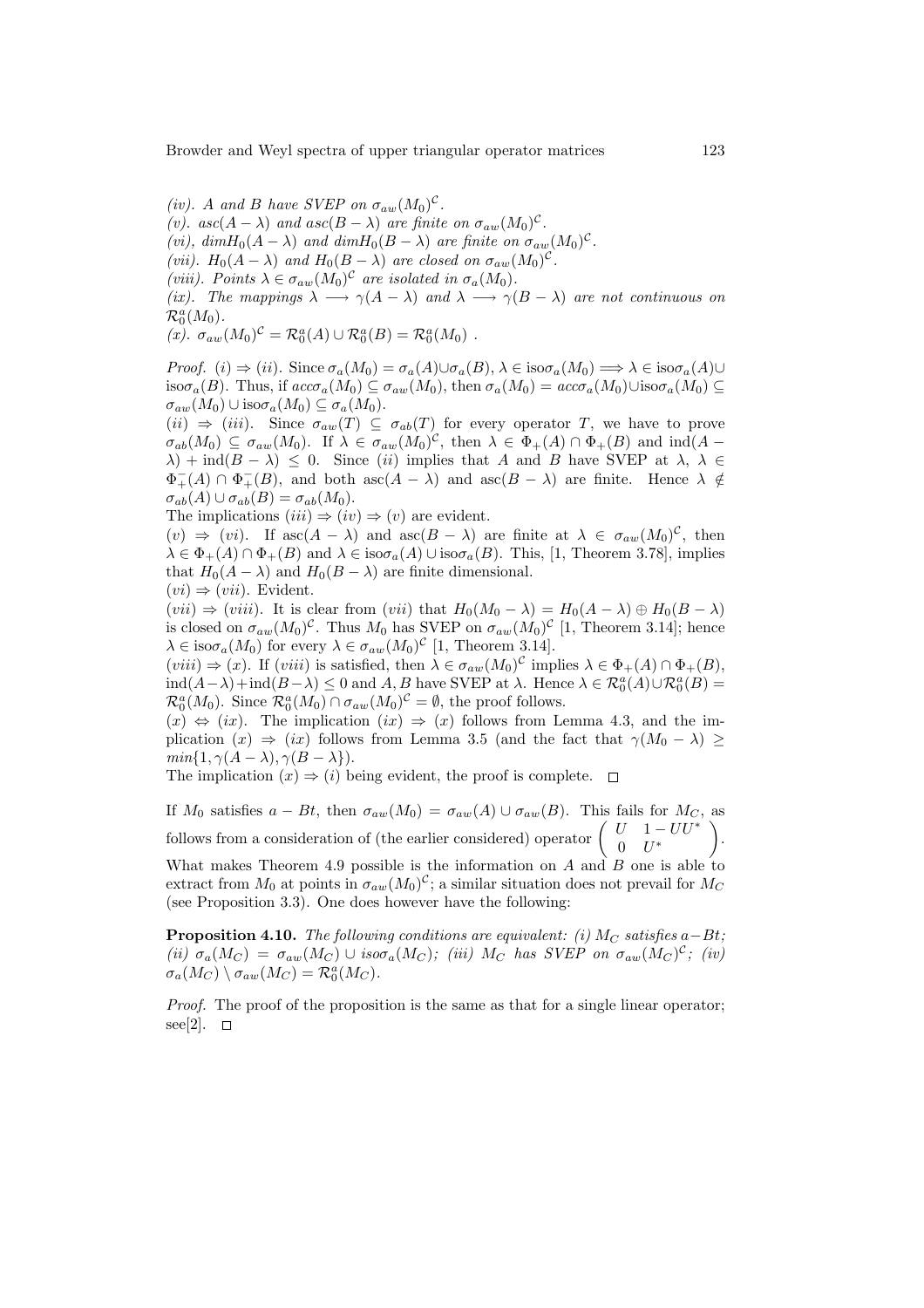**Remark 4.11.** Lemma 4.3 implies that the discontinuity of the maps  $\lambda \longrightarrow \gamma(A-\lambda)$ and  $\lambda \longrightarrow \gamma(B-\lambda)$  is a sufficient condition for  $M_C$  to satisfy  $a-Bt$ : is this condition necessary too?

We consider now sufficient conditions for  $M_C$  satisfies  $a - Bt$  to imply  $M_0$  satisfies  $a-Bt$ , and vice versa. As one would expect,  $M_0$  satisfies  $a-Bt$  does not imply  $M_C$ satisfies  $a - Bt$ . For example, if  $A, B, C \in B(\ell^2 \oplus \ell^2)$  are the operators  $A = U \otimes 1$ ,  $B = U^* \otimes 1$  and C is the diagonal operator with entries  $(0, 1 - UU^*, 1 - UU^*, ...)$ where  $U \in B(\ell^2)$  is the forward unilateral shift, then  $\sigma_a(M_0) = \sigma_{aw}(M_0)$ ,  $\mathcal{R}_0^a(M_0) =$  $θ$ , and  $M_0$  satisfies  $a - Bt$ ; however,  $σ(M_C)$  is the closed unit disc **D**,  $σ_w(M_C)$  is the boundary  $\partial$ **D** of **D**,  $\mathcal{R}_0(M_C) = \emptyset$ , and  $M_C$  does not satisfy Bt (much less  $a - Bt$ ). Conversely,  $M_C$  satisfies  $a - Bt$  does not imply  $M_0$  satisfies  $a - Bt$ , as<br>the example of the operator  $\begin{pmatrix} U & 1 - UU^* \\ 0 & U \end{pmatrix}$  shows. Recall, however, that  $M_0$  $0$   $U^*$  $\frac{5}{10}$ shows. Recall, however, that  $M_0$ satisfies  $a - Bt$  if and only if A and B have SVEP on  $\sigma_{aw}(M_0)^c$ ; hence, if  $M_C$  has SVEP on  $\sigma_{aw}(M_0) \setminus \sigma_{aw}(M_C)$ , then, since  $M_0$  satisfies  $a-Bt$  implies  $M_C$  has SVEP on  $\sigma_{aw}(M_C)^{\mathcal{C}}, M_C$  satisfies  $a - Bt$ . The following theorem shows that this happens in a variety of ways.

**Theorem 4.12.** (i). If  $\sigma_{aw}(M_C) = \sigma_{aw}(A) \cup \sigma_{aw}(B)$ , then  $M_0$  satisfies a – Bt implies  $M_C$  satisfies a – Bt. If, additionally, either  $A^*$  or B has SVEP on  $\sigma_{aw}(M_C)^C$ , then  $M_C$  satisfies  $a - Bt$  if and only if  $M_0$  satisfies  $a - Bt$ .

(ii). If A and  $A^*$ , or  $A^*$  and  $B^*$ , have SVEP on  $\sigma_{aw}(M_C)^C$ , then  $M_C$  satisfies  $a - Bt$  if and only if  $M_0$  satisfies  $a - Bt$ .

(iii). If A and  $A^*$  have SVEP on  $\sigma_{aw}(M_C)^C \setminus \sigma_{SF_+}(A)$ , or  $A^*$  has SVEP on  $\sigma_{aw}(M_C)^{\mathcal{C}} \setminus \sigma_{SF_+}(A)$  and  $B^*$  has SVEP on  $\sigma_{aw}(M_C)^{\mathcal{C}} \setminus \sigma_{SF_+}(B)$ , then  $M_C$  satisfies  $a - Bt$  if and only if  $M_0$  satisfies  $a - Bt$ .

Proof. (i). The hypothesis  $\sigma_{aw}(M_C) = \sigma_{aw}(A) \cup \sigma_{aw}(B)$  implies that  $\sigma_{aw}(M_0) =$  $\sigma_{aw}(M_C) = \sigma_{aw}(A) \cup \sigma_{aw}(B)$ . If  $M_0$  satisfies  $a - Bt$ , then A and B have SVEP on  $\sigma_{aw}(M_0)^c$  implies that  $M_C$  has SVEP on  $\sigma_{aw}(M_C)^c$ , and so  $M_C$  satisfies a -Bt. Assume now that M<sub>C</sub> satisfies  $a - Bt$ ,  $\sigma_{aw}(M_C) = \sigma_{aw}(A) \cup \sigma_{aw}(B)$ , and either  $A^*$  or B has SVEP on  $\sigma_{aw}(M_C)^C$ . Since  $M_C$  satisfies  $a - Bt$  implies A has SVEP on  $\sigma_{aw}(M_C)^c$ , if B has SVEP on  $\sigma_{aw}(M_C)^c$ , then  $M_0$  has SVEP on  $\sigma_{aw}(M_0)^c = \sigma_{aw}(M_C)^c$ , and so  $M_0$  satisfies  $a - Bt$ . Assume now that  $A^*$  has SVEP on  $\sigma_{aw}(M_C)^c$ : we prove that  $\sigma_a(M_C) = \sigma_a(A) \cup \sigma_a(B) = \sigma_a(M_0)$ . If  $\mu \notin \sigma_a(M_C)$ , then  $M_C - \mu$  and  $A - \mu$  are left invertible,  $\mu \in \sigma_{aw}(M_C)^C$ . The left invertibility of  $A - \mu$  implies the right invertibility of  $A^* - \mu I^*$ ; hence, since A<sup>\*</sup> has SVEP on  $\sigma_{aw}(M_C)^C$ ,  $A^* - \mu I^*$  is invertibile. But then the invertibility of  $A - \mu$ , taken alongwith the left invertibility of  $M_C - \mu$ , implies that  $B - \mu$  is left invertible. Hence  $\mu \notin \sigma_a(A) \cup \sigma_a(B)$ . Since  $\sigma_a(M_C) \subseteq \sigma_a(A) \cup \sigma_a(B)$  always,  $\sigma_a(M_C) = \sigma_a(A) \cup \sigma_a(B) = \sigma_a(M_0)$ . Assume now that  $M_C$  satisfies  $a - Bt$ . Then  $\lambda \in \sigma_{aw}(M_C)^c$  implies that  $\lambda \in \text{iso}\sigma_a(M_C) = \text{iso}\sigma_a(A) \cup \text{iso}\sigma_a(B)$ ; hence  $(A \text{ and } B)$ have SVEP on  $\sigma_{aw}(M_0)^c = \sigma_{aw}(M_C)^c$  implies)  $M_0$  has SVEP on  $\sigma_{aw}(M_0)^c$ , and so  $M_0$  satisfies  $a - Bt$ .

(ii). Let  $\lambda \in \sigma_{aw}(M_C)^C$ . Then the hypothesis that A and A<sup>\*</sup> have SVEP on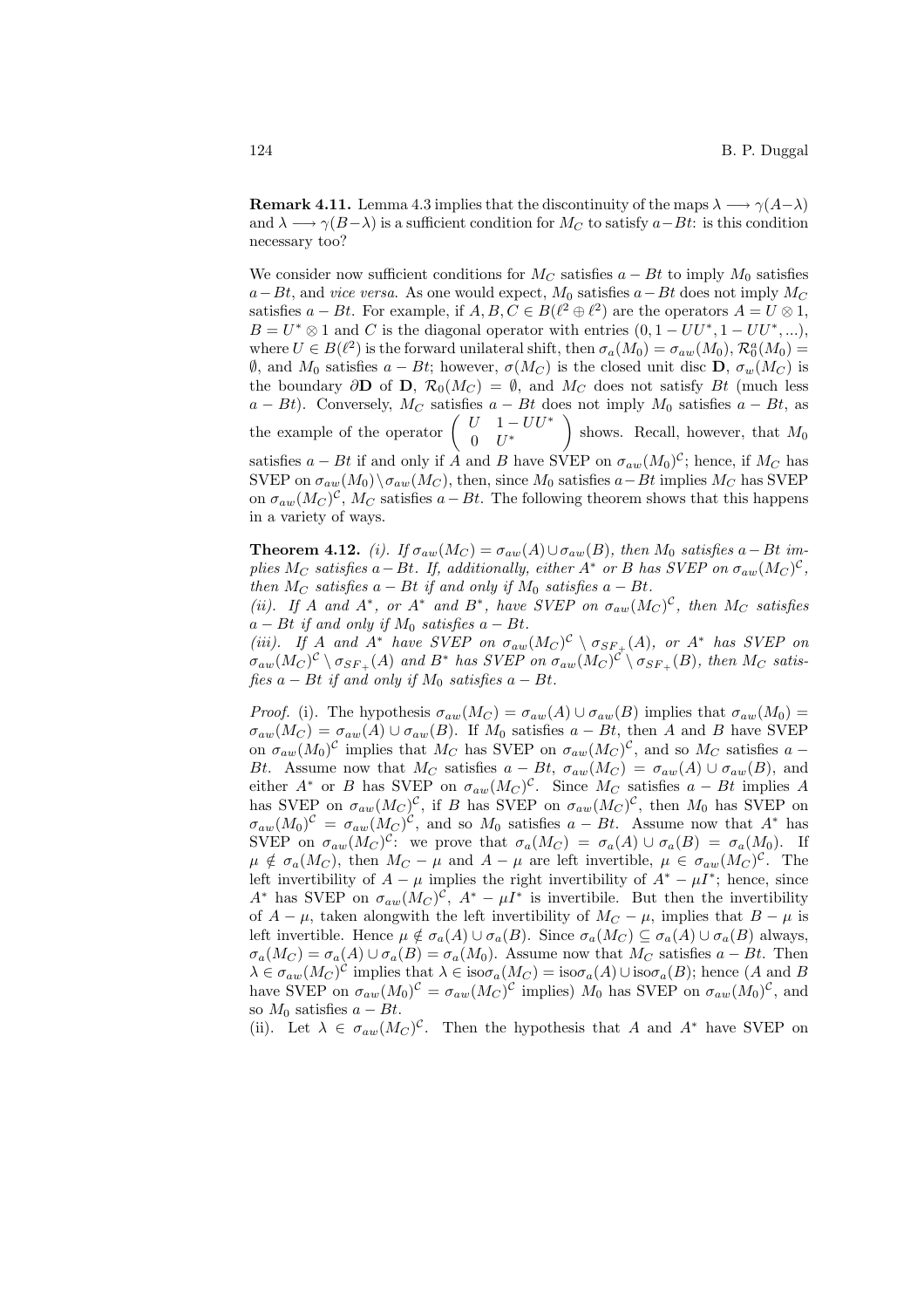$\sigma_{aw}(M_C)^{\mathcal{C}}$  implies that  $\lambda \in \Phi^0(A) \cap \Phi_+^-(B) \subseteq \Phi_+^-(A) \cap \Phi_+^-(B)$ . Consequently,  $\sigma_{aw}(M_C) \supseteq \sigma_{aw}(A) \cup \sigma_{aw}(B)$ ; hence  $\sigma_{aw}(M_C) = \sigma_{aw}(A) \cup \sigma_{aw}(B)$ . Again, if  $A^*$ and B<sup>\*</sup> have SVEP on  $\sigma_{aw}(M_C)^C$ , then  $\lambda \in \sigma_{aw}(M_C)^C \implies \lambda \in \Phi_+(A)$ , ind(A –  $\lambda$ ) + ind( $B - \lambda$ )  $\leq 0$ ,  $\beta(A - \lambda) \leq \alpha(A - \lambda)$ ,  $\beta(B - \lambda) \leq \alpha(B - \lambda)$ . Hence, in view of Proposition 3.3,  $\lambda \in \Phi^0(A) \cap \Phi^0(B) \subseteq \Phi_+^-(A) \cap \Phi_+^-(B)$ , which (once again) leads to the conclusion that  $\sigma_{aw}(M_C) = \sigma_{aw}(A) \cup \sigma_{aw}(B)$ . Applying part (i), the proof follows.

(iii). Let  $\lambda \in \sigma_{aw}(M_C)^C$ . Then  $\lambda \in \Phi_+(A)$  and  $\text{ind}(A-\lambda)+\text{ind}(B-\lambda) \leq 0$ . If A and A<sup>\*</sup> have SVEP on  $\sigma_{aw}(M_C)^C \setminus \sigma_{SF_+}(A)$ , then  $\lambda \in \Phi^0(A)$  (is isolated in  $\sigma_a(A)$ ), and this forces  $\lambda \in \Phi_+^-(B)$ . Hence  $\lambda \notin \sigma_{aw}(A) \cup \sigma_{aw}(B)$ , which leads us to the equality  $\sigma_{aw}(M_C) = \sigma_{aw}(A) \cup \sigma_{aw}(B)$ . Again, if  $A^*$  has SVEP on  $\sigma_{aw}(M_C)^C \setminus \sigma_{SF_+}(A)$ , then  $\lambda \in \Phi_+^+(A) \;(\Longrightarrow \lambda \in \Phi_+(B))$ ; thus, if  $B^*$  has SVEP on  $\sigma_{aw}(M_C)^C \setminus \sigma_{SF_+}(B)$ , then  $\lambda \in \Phi_+^+(B)$ , which forces  $\lambda \in \Phi^0(A) \cap \Phi^0(B)$  and  $\lambda \in \text{iso}\sigma(A) \cup \text{iso}\sigma(B)$ . Once again, we conclude that  $\sigma_{aw}(M_C) = \sigma_{aw}(A) \cup \sigma_{aw}(B)$ . The proof now follows from an application of part (ii) (since both A and A<sup>\*</sup> have SVEP on  $\sigma_{aw}(M_C)^C$ ).

# 5. Wt and  $a - Wt$

The problem that we consider in this section is that of finding necessary and  $($ /or) sufficient conditions for the implications  $M_0$  satisfies  $Wt \iff M_C$  satisfies Wt and  $M_0$  satisfies  $a - Wt \iff M_C$  satisfies  $a - Wt$  to hold. Recall that T satisfies Wt (resp.,  $a-Wt$ ) if and only if  $\sigma(T) \setminus \sigma_w(T) = \mathcal{P}_0(T)$  (resp.,  $\sigma_a(T) \setminus \sigma_{aw}(T) = \mathcal{P}_0^a(T)$ ).

**Theorem 5.1.** If  $\sigma_w(M_C) = \sigma_w(A) \cup \sigma_w(B)$ , then the equivalence

 $M_0$  satisfies  $Wt \Longleftrightarrow M_C$  satisfies  $Wt$ 

holds if and only if  $\mathcal{P}_0(M_0) = \mathcal{P}_0(M_C)$ .

*Proof.* The hypothesis  $\sigma_w(M_C) = \sigma_w(A) \cup \sigma_w(B)$  implies that  $\sigma_w(M_0) = \sigma_w(M_C)$ and  $\sigma(M_0) = \sigma(M_C)$  (see Proposition 3.2). Suppose that  $M_0$  satisfies Wt; then  $M_0$ satisfies  $Bt$ , and so

$$
\sigma(M_C) \setminus \sigma_w(M_C) = \sigma(M_0) \setminus \sigma_w(M_0) = \mathcal{P}_0(M_0) = \mathcal{R}_0(M_0) = \mathcal{R}_0(M_C) \subseteq \mathcal{P}_0(M_C),
$$

where the equality  $\mathcal{R}_0(M_0) = \mathcal{R}_0(M_C)$  follows from Proposition 3.8. Again, if  $M_C$ satisfies  $Wt$ , then  $(M_C \text{ satisfies } Bt \text{ and})$ 

$$
\sigma(M_0) \setminus \sigma_w(M_0) = \sigma(M_C) \setminus \sigma_w(M_C) = \mathcal{P}_0(M_C) = \mathcal{R}_0(M_C) = \mathcal{R}_0(M_0) \subseteq \mathcal{P}_0(M_0),
$$

where (once again) the equality  $\mathcal{R}_0(M_C) = \mathcal{R}_0(M_0)$  follows from Proposition 3.8. Thus, the statements of the theorem are equivalent if and only if  $\mathcal{P}_0(M_0) = \mathcal{P}_0(M_C)$ .

The theorem has a number of consequences: some of these are listed below. Recall that the spectral picture  $SP(T)$  of T is the set  $\sigma_e(T)$ , the holes and pseudoholes in  $\sigma_e(T)$ , and the indices associated with these holes and pseudoholes. Recall from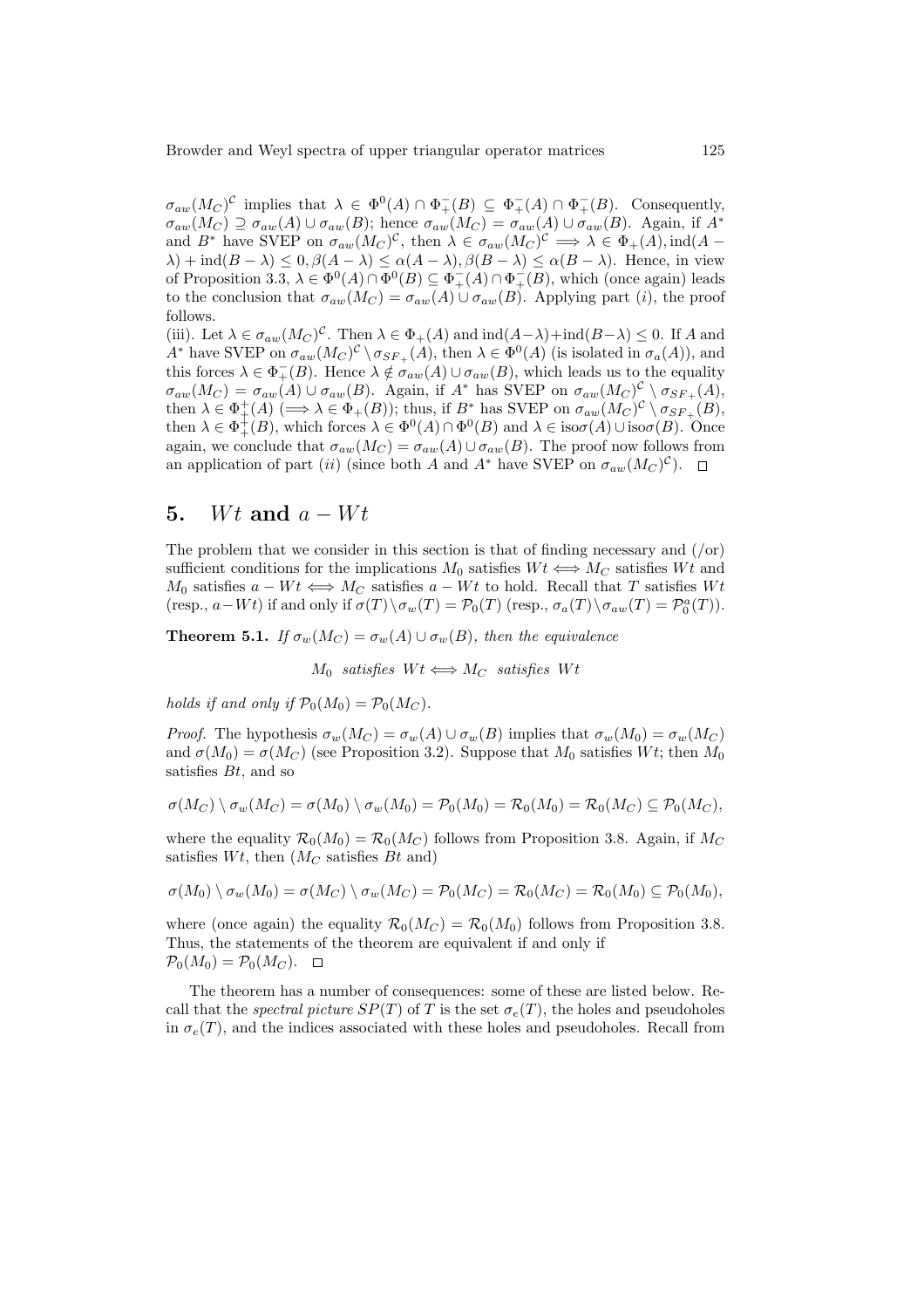[19, Lemma 2.2] that if the entries A and B in  $M_C$  are Hilbert space operators (with C correspondingly defined), then the hypothesis  $SP(A)$  or  $SP(B)$  has no pseudoholes holes implies the equality  $\sigma_w(M_0) = \sigma_w(M_C)$ . The operator T is said to be *isoloid* if the isolated points of the spectrum of  $T$  are eigenvalues of  $T$ .

**Corollary 5.2.** [19, Theorem 2.4] If  $\sigma_w(M_0) = \sigma_w(M_C)$ , A is isoloid and satisfies Wt, then  $M_0$  satisfies Wt implies  $M_C$  satisfies Wt.

*Proof.* We prove that if the hypotheses of the corollary are satisfied, then  $\sigma_w(M_C)$  $\sigma_w(A) \cup \sigma_w(B)$  and  $\mathcal{P}_0(M_0) = \mathcal{P}_0(M_C)$ ; the proof of the corollary would them follow from Theorem 5.1. The hypothesis A satisfies Wt implies that  $\sigma(A) \setminus \sigma_w(A) =$  $\mathcal{R}_0(A) = \mathcal{P}_0(A)$  (so that both A and A<sup>\*</sup> have SVEP on  $\sigma_w(A)^c$ ). If  $\lambda \in \sigma_w(M_0)^c$ , then  $M_0$  satisfies  $Wt$  implies that  $\lambda \in \mathcal{P}_0(M_0)$ . Hence  $\lambda \in \text{iso}\sigma(A) \cup \rho(A)$  and  $\alpha(A - \lambda) < \infty$ . By hypothesis, A is isoloid; hence  $\lambda \in \mathcal{P}_0(A)$ , which implies that both A and  $A^*$  have SVEP on  $\sigma_w(M_0)^c$ . Since  $\lambda \in \sigma_w(M_0)^c$ , and A and  $A^*$  have SVEP at  $\lambda$ , implies  $\lambda \in \Phi^0(A) \cap \Phi^0(B)$ , it follows that  $\sigma_w(M_0) = \sigma_w(M_C)$  $\sigma_w(A) \cup \sigma_w(B)$  (which, see Proposition 3.2, implies that  $\sigma(M_C) = \sigma(A) \cup \sigma(B)$ ). Again, since A and A<sup>\*</sup> have SVEP on  $\sigma_w(M_0)^c = \sigma_w(M_C)^c$ ,  $\mathcal{R}_0(M_0) = \mathcal{R}_0(M_C)$ (see Proposition 3.8). Hence  $\mathcal{P}_0(M_0) = \mathcal{R}_0(M_0) = \mathcal{R}_0(M_C) \subseteq \mathcal{P}_0(M_C)$ . Finally, since  $\text{iso}\sigma(M_C) = \text{iso}\sigma(A)\cup \text{iso}\sigma(B), \lambda \in \mathcal{P}_0(M_C) \Longrightarrow \lambda \in \mathcal{P}_0(A)\cup\mathcal{P}_0(B) = \mathcal{P}_0(M_0).$ Hence  $\mathcal{P}_0(M_0) = \mathcal{P}_0(M_C)$ .  $\Box$ 

**Corollary 5.3.** [4, Theorem 4] If  $\sigma_w(M_C) = \sigma_w(A) \cup \sigma_w(B)$ , A and B satisfy Bt,  $\mu \in iso\sigma(A)$  implies  $\mu \in \mathcal{R}_0(A)$  and  $\nu \in iso\sigma(B)$  implies  $\nu \in \mathcal{R}_0(B)$ , then  $M_C$ satisfies  $Wt$ .

Proof. Evidently,  $\sigma_w(M_0) = \sigma_w(M_C) = \sigma_w(A) \cup \sigma_w(B) \implies \sigma(M_C) = \sigma(A) \cup$  $\sigma(B)$ ). The hypothesis  $\mu \in \text{iso}\sigma(A) \Longrightarrow \mu \in \mathcal{R}_0(A)$  implies that  $\mathcal{P}_0(A) \subseteq \mathcal{R}_0(A)$ , and the hypotheses  $\mu \in \text{iso}\sigma(A) \Longrightarrow \mu \in \mathcal{R}_0(A)$  and  $\mu \in \text{iso}\sigma(B) \Longrightarrow \mu \in \mathcal{R}_0(B)$ imply that  $\mathcal{P}_0(M_0) \subseteq \mathcal{R}_0(M_0)$ ; hence, since A and B satisfy Bt implies  $M_0$  (has SVEP on  $\sigma_w(M_0)^c = \sigma_w(A)^c \cap \sigma_w(B)^c = \mathcal{R}_0(A) \cap \mathcal{R}_0(B)$  implies  $M_0$  satisfies  $Bt$ , A and  $M_0$  satisfy  $Wt$ . Since A is evidently isoloid, the proof follows from Corollary 5.2.  $\square$ 

Corollary 5.4. [11, Theorem 4.2] If A and  $A^*$ , or  $A^*$  and  $B^*$  have SVEP, and A is isoloid and satisfies Wt, then  $M_0$  satisfies Wt implies  $M_C$  satisfies Wt.

*Proof.* Apply Remark 2.1(ii) and Corollary 5.2.  $\Box$ 

The following corollary generalizes [7, Theorem 3.3].

Corollary 5.5. If either  $\sigma_{ea}(A) = \sigma_{SF_+}(B)$ , or  $\sigma_{SF_-}(A) \cap \sigma_{SF_+}(B) = \emptyset$ , and A is isoloid and satisfies Wt, then  $M_0$  satisfies Wt implies  $M_C$  satisfies Wt.

*Proof.* Either of the hypotheses  $\sigma_{ea}(A) = \sigma_{SF_+}(B)$  and  $\sigma_{SF_-}(A) \cap \sigma_{SF_+}(B) = \emptyset$ implies that  $\sigma_w(M_C) = \sigma_w(M_0)$  (see [14, Corollary 3.3(b)] or [7, Corollary 2.2 and Theorem 3.2]); hence, if  $M_0$  satisfies  $Bt$ , then  $\sigma_w(M_C) = \sigma_w(M_0) = \sigma_w(A) \cup \sigma_w(B)$ . Now argue as above.  $\square$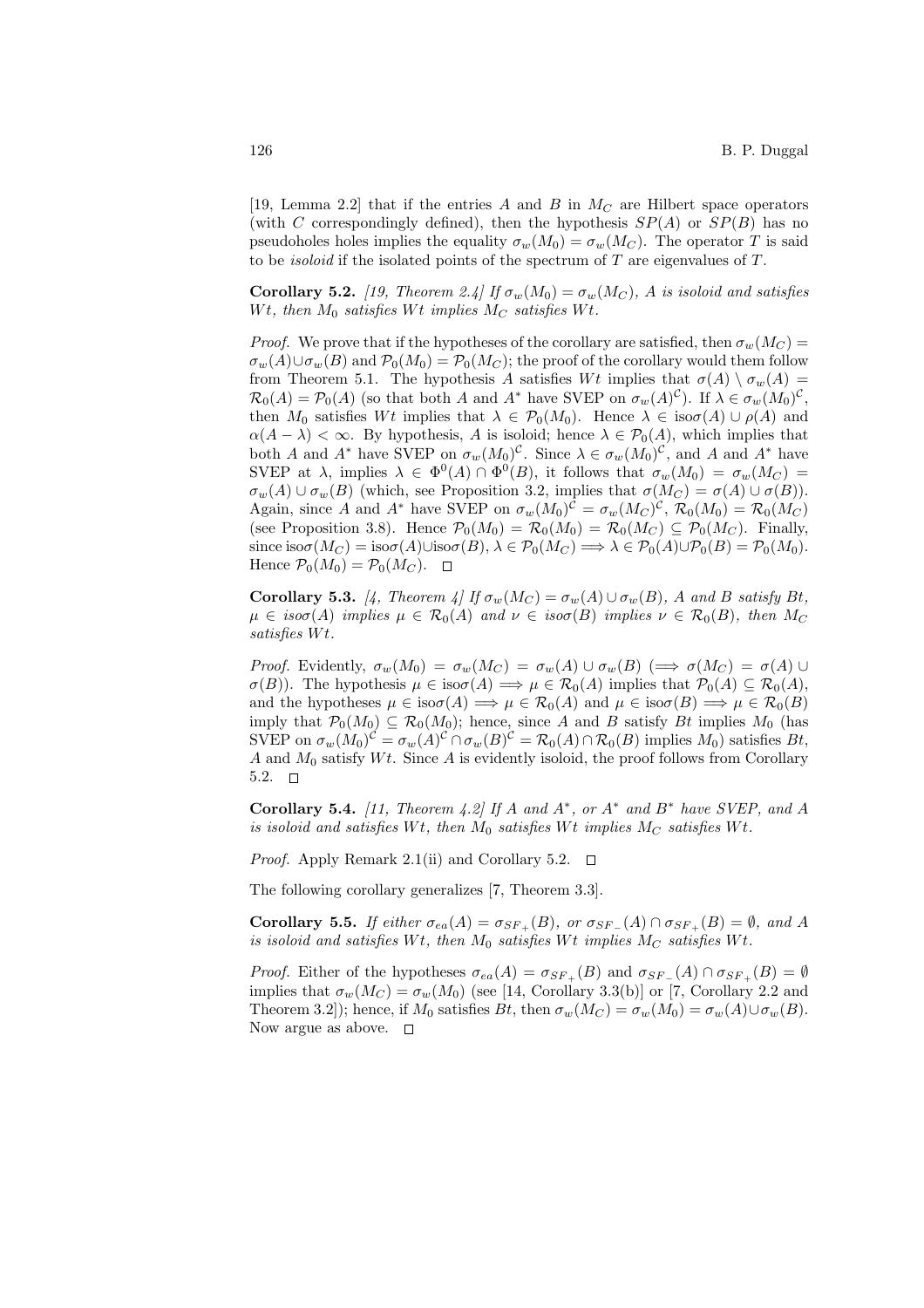The implications

$$
\lambda \notin \sigma_b(A) \cup \sigma_b(B) \iff \lambda \in \sigma_b(A)^c \cap \sigma_b(B)^c
$$
  
\n
$$
\iff \lambda \in \Phi^0(A) \cap \Phi^0(B), \operatorname{asc}(A - \lambda) = \operatorname{asc}(A - \lambda) < \infty,
$$
  
\n
$$
\operatorname{asc}(B - \lambda) = \operatorname{asc}(B - \lambda) < \infty
$$
  
\n
$$
\iff \lambda \in \Phi(M_C), \operatorname{asc}(M_C - \lambda) = \operatorname{disc}(M_C - \lambda) < \infty, A^* \text{ has SVEP at}
$$
  
\n
$$
\lambda \text{ or } B \text{ has SVEP at } \lambda
$$

imply that

$$
\sigma_b(A) \cup \sigma_b(B) = \sigma_b(M_C) \cup \{ S_{\sigma_b(M_C)}(A^*) \cap S_{\sigma_b(M_C)}(B) \}.
$$

Again, the implications

$$
\lambda \notin \sigma_b(M_C) \cup \{\sigma_{ab}(A^*) \cap \sigma_{ab}(B)\}
$$
  
\n
$$
\implies \lambda \in \Phi_+^-(A) \cap \Phi_-^+(B), \operatorname{asc}(A - \lambda) < \infty \text{ and } \operatorname{ind}(A - \lambda) + \operatorname{ind}(B - \lambda) = 0,
$$
  
\n
$$
\operatorname{asc}(B - \lambda) < \infty, \text{ and either } \lambda \in \Phi_+^-(A^*) \text{ and}
$$
  
\n
$$
\operatorname{asc}(A^* - \lambda I^*) < \infty \text{ or } \lambda \in \Phi_+^-(B) \text{ and } \operatorname{asc}(B - \lambda) < \infty
$$
  
\n
$$
\implies \lambda \in \sigma_b(A)^c \cap \sigma_b(B)^c
$$

imply that

$$
\sigma_b(A) \cup \sigma_b(B) \subseteq \sigma_b(M_C) \cup \{\sigma_{ab}(A^*) \cap \sigma_{ab}(B)\};
$$

cf. [5, Theorem 2.7]. The following Corollary generalizes [5, Theorem 2.9].

**Corollary 5.6.** If  $\sigma_{ab}(A^*) \cap \sigma_{ab}(B) = \emptyset$ , A is isoloid and satisfies Wt, then  $M_0$ satisfies Wt implies  $M_C$  satisfies Wt.

*Proof.* The hypothesis  $M_0$  satisfies Wt implies that A and B have SVEP on  $\{\lambda \in$  $\Phi(A) \cap \Phi(B)$ : ind $(A-\lambda)+\text{ind}(B-\lambda) = 0$ } and  $\sigma_b(M_0) = \sigma_w(M_0) = \sigma_w(A) \cup \sigma_w(B)$ . Since  $\lambda \in \sigma_w(M_C)^c \Longrightarrow \lambda \in \Phi_+(A) \cap \Phi_-(B)$  and  $\mathrm{ind}(A - \lambda) + \mathrm{ind}(B - \lambda) = 0$ , it follows that if (also)  $\sigma_{ab}(A^*) \cap \sigma_{ab}(B) = \emptyset$ , then  $\lambda \in \Phi(A) \cap \Phi(B)$  and  $\text{ind}(A - \lambda)$  +  $\text{ind}(B - \lambda) = 0$ . Thus  $\sigma_w(M_C) \supseteq \sigma_w(M_0)$ , which implies that  $\sigma_w(M_C) = \sigma_w(M_0)$ . Now apply Corollary 5.2.  $\Box$ 

Next, we prove an  $a - Wt$  analog of Theorem 5.1.

**Theorem 5.7.** (i). If  $\sigma_{aw}(M_0) = \sigma_{aw}(M_C)$ , then  $M_0$  satisfies a – Wt implies  $M_C$ satisfies  $a - Wt$  if and only if  $\mathcal{P}_0^a(M_C) \subseteq \mathcal{P}_0^a(M_0)$ . (ii). Conversely, if  $\sigma_{aw}(M_0) = \sigma_{aw}(M_C)$  and  $A^*$  has SVEP on  $\sigma_{aw}(M_C)^C$ , then  $\overline{M}_C$  satisfies  $a-Wt$  implies  $M_0$  satisfies  $a-Wt$  if and only if  $\mathcal{P}_0^a(M_0) \subseteq \mathcal{P}_0^a(M_C)$ .

*Proof.* (i). Since  $M_0$  satisfies  $a - Wt$  implies  $M_0$  satisfies  $a - Bt$ , A and B have SVEP on the complement of  $\sigma_{aw}(M_C)$  (=  $\sigma_{aw}(M_0) = \sigma_{aw}(A) \cup \sigma_{aw}(B)$ ). Hence  $M_C$  satisfies  $a-Bt$  (see Theorem 4.12(i)). Thus  $\lambda \in \mathcal{R}_0^a(M_C) \Longleftrightarrow \lambda \in \sigma_{aw}(M_C)^{\mathcal{C}} =$  $\sigma_{aw}(M_0)^c = \mathcal{R}_0^a(M_0)$ . Since  $\mathcal{R}_0^a(M_C) \subseteq \mathcal{P}_0^a(M_C)$ , it follows that

$$
\sigma_a(M_C) \setminus \sigma_{aw}(M_C) = \mathcal{R}_0^a(M_C) = \mathcal{R}_0^a(M_0) = \mathcal{P}_0^a(M_0) \subseteq \mathcal{P}_0^a(M_C),
$$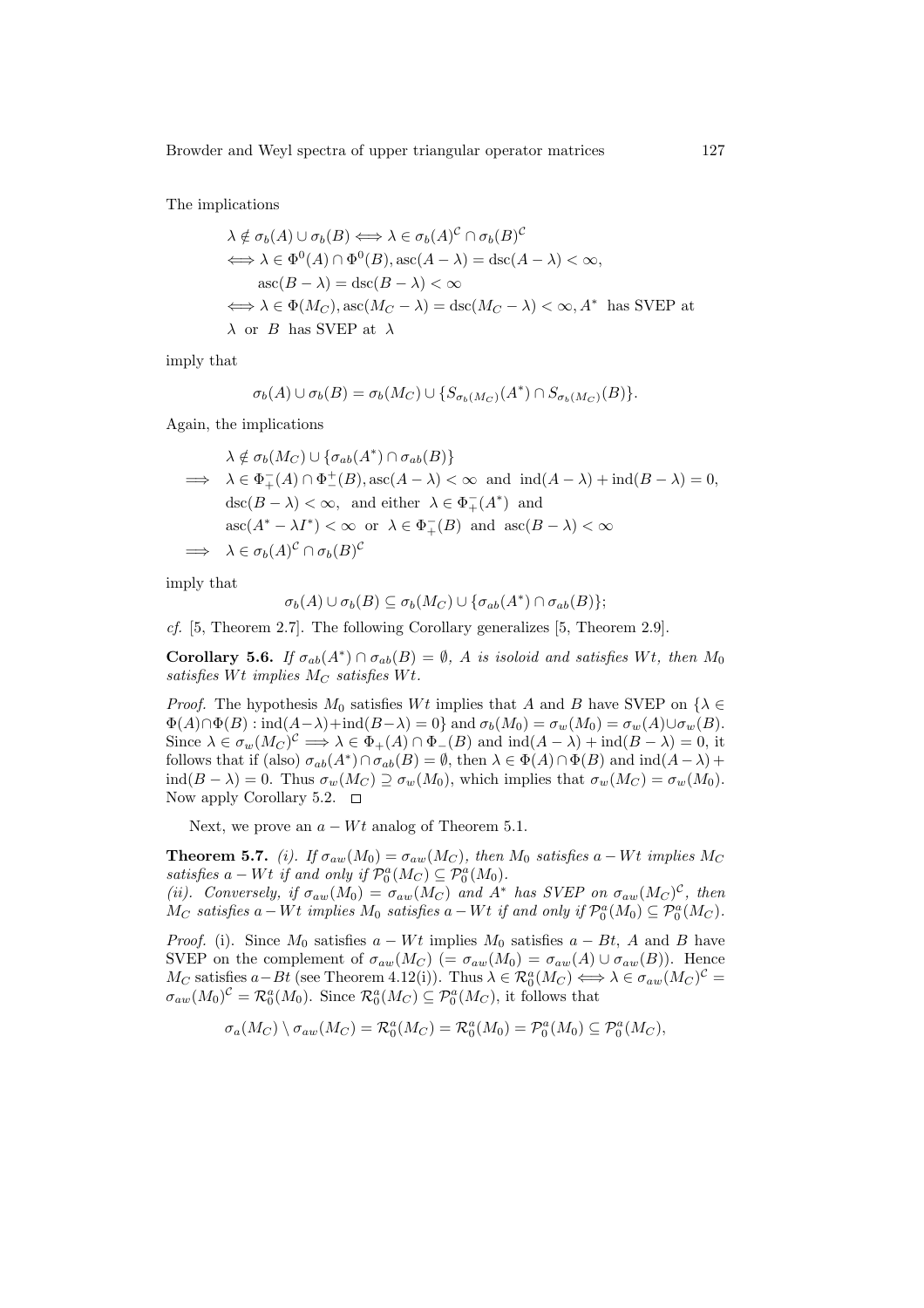which proves that  $M_C$  satisfies  $a - Wt$  if and only if  $\mathcal{P}_0^a(M_C) \subseteq \mathcal{P}_0^a(M_0)$ .

(ii). The argument of the proof of Theorem 4.12(i) shows that if  $\sigma_w(M_C)$  =  $\sigma_w(M_0)$  and  $A^*$  has SVEP on  $\sigma_{aw}(M_C)^C$ , then  $\sigma_a(M_C) = \sigma_a(M_0) = \sigma_a(A) \cup \sigma_a(B)$ . Thus, if  $M_C$  satisfies  $a - Wt$ , then  $M_0$  satisfies  $a - Bt$  (i.e.,  $\sigma_a(M_0) \setminus \sigma_{aw}(M_0) =$  $\mathcal{R}_0^a(M_0)$  and

$$
\sigma_a(M_0)\backslash \sigma_{aw}(M_0)=\sigma_a(M_C)\backslash \sigma_{aw}(M_C)=\mathcal{R}_0^a(M_C)=\mathcal{R}_0^a(M_0)=\mathcal{P}_0^a(M_0)\subseteq \mathcal{P}_0^a(M_C),
$$

where the equality  $\mathcal{R}_0^a(M_0) = \mathcal{R}_0^a(M_C)$  follows from the implications  $\lambda \in \mathcal{R}_0^a(M_C) \Longleftrightarrow$  $\lambda \in \sigma_{aw}(M_C)^c = \sigma_{aw}(M_0)^c \iff \lambda \in \mathcal{R}_0^a(M_0)$ . Hence  $M_0$  satisfies  $a - Wt$  if and only if  $\mathcal{P}_0^a(M_C) \subseteq \mathcal{P}_0^a(M_0)$ .

The following corollary appears in [7, Theore 3.5]. Recall that  $T$  is  $a$ -isoloid if  $T$  is isoloid at every  $\lambda \in \text{iso}\sigma_a(T)$ .

Corollary 5.8. If  $\sigma_{aw}(A) = \sigma_{SF+}(B)$ , A is a-isoloid and satisfies a – Wt, then  $M_0$  satisfies a – Wt implies  $M_C$  satisfies a – Wt.

*Proof.* Start by observing that if  $\lambda \in \Phi_+^-(M_C)$  and  $\text{ind}(A - \lambda) > 0$ , then  $\lambda \in$  $\Phi(A) \cap \Phi_+(B)$  and  $\text{ind}(A - \lambda) + \text{ind}(B - \lambda) \leq 0$ ; if, instead,  $\text{ind}(A - \lambda) \leq 0$ , then  $\sigma_{aw}(A) = \sigma_{SF_+}(B)$  and  $\lambda \in \Phi_+^-(M_C)$  imply that  $\lambda \in \Phi_+^-(A) \cap \Phi_+(B)$  and  $\text{ind}(A - \lambda) + \text{ind}(B - \lambda) \leq 0$ . In either case,  $\lambda \in \Phi_+^-(M_C) \implies \lambda \in \Phi_+^-(M_0)$ ; hence  $\sigma_{aw}(M_C) = \sigma_{aw}(M_0)$ . In view of Theorem 5.7, we are thus left to prove that  $\mathcal{P}_0^a(M_C) \subseteq \mathcal{P}_0^a(M_0)$ . If  $\lambda \in \mathcal{P}_0^a(M_C)$ , then  $\lambda \in \text{iso}\sigma_a(A) \cup \text{iso}\sigma_a(B)$ , and so  $\lambda \in \mathcal{P}_0^a(A) = \sigma_{aw}(A)^c = \sigma_{SF_+}(B)^c$  (since A is a-isoloid, A satisfies  $a - Wt$  and  $\sigma_{aw}(A) = \sigma_{SF_+}(B)$ . But then, since  $M_0$  satisfies Bt implies B has SVEP at  $\lambda$ ,  $\lambda \in \mathcal{R}_0^a(B)$ . Hence  $\lambda \in \mathcal{R}_0^a(M_0) = \mathcal{P}_0^a(M_0)$ .

If  $A^*$  has SVEP, then  $\lambda \in \sigma_{aw}(M_C)^C$  implies  $\lambda \in \Phi(A) \cap \Phi^-_+(B)$ ,  $\text{ind}(A - \lambda) \geq 0$ and  $\text{ind}(A - \lambda) + \text{ind}(B - \lambda) \leq 0$ ; this in turn implies that  $\lambda \notin \sigma_{aw}(A) \cup \sigma_{aw}(B)$ . Thus, if  $A^*$  has SVEP and  $M_0$  satisfies  $a-Bt$ , then  $\sigma_{aw}(M_0) = \sigma_{aw}(A) \cup \sigma_{aw}(B) =$  $\sigma_{aw}(M_C)$ .

**Corollary 5.9.** If  $\sigma_a(A^*)$  has empty interior, A is a-isoloid and satisfies  $a - Wt$ , then  $M_0$  satisfies  $a - Wt \Longrightarrow M_C$  satisfies  $a - Wt$ .

*Proof.* Evidently,  $A^*$  has SVEP,  $M_0$  satisfies  $a-Bt$  and  $\sigma_{aw}(M_0) = \sigma_{aw}(M_C)$ . Now argue as in the (latter part of the) proof of Corollary 5.8.  $\Box$ 

Corollary 5.9 generalizes [6, Theorem 3.3].

For an operator  $T \in B(Y)$  such that  $T^*$  has SVEP, T satisfies  $Wt$  if and only if T satisfies  $a-Wt$  [1, Theorem 3.108]. Thus, if  $A^*$  and  $B^*$  have SVEP, then  $M_X^* = M_0^*$ or  $M_C^*$  has SVEP, and the (two way) implication  $M_X$  satisfies  $Wt \Longleftrightarrow M_X^*$  satisfies  $a - Wt$  holds. The following theorem, our final result, proves more.

**Theorem 5.10.** If  $S_{\sigma_{SF_+}(A)}(A^*) \cup S_{\sigma_{SF_+}(B)}(B^*) = \emptyset$ , then  $M_C$  satisfies  $Wt \iff$  $M_C$  satisfies  $a - Wt$ .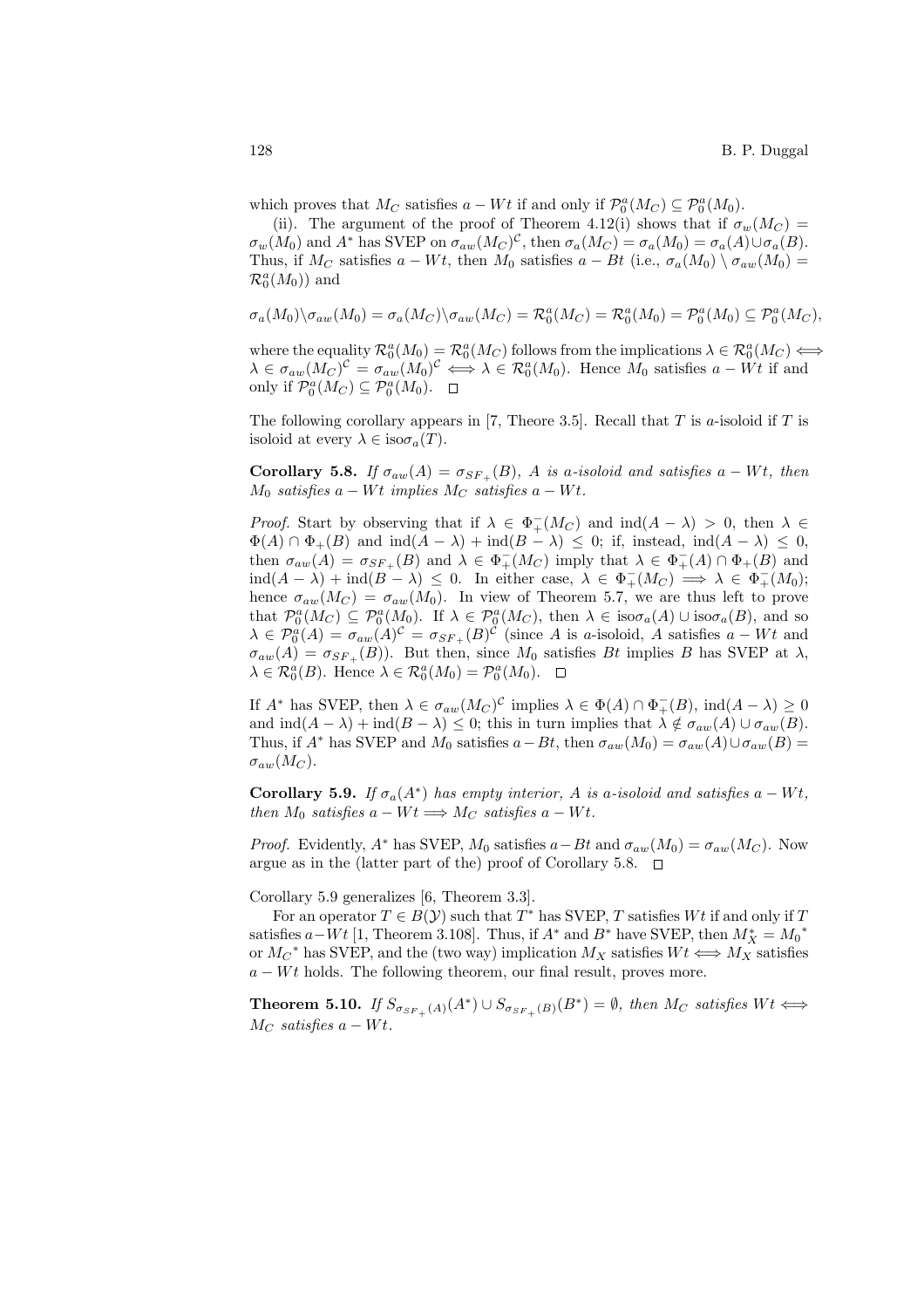*Proof.* The implication  $M_C$  satisfies  $a - Wt \Longrightarrow M_C$  satisfies Wt being clear, we prove the reverse implication. For this, it would suffice to prove that  $\sigma(M_C)$  $\sigma_a(M_C)$  (which would then imply  $\mathcal{P}_0(M_C) = \mathcal{P}_0^a(M_C)$ ) and  $\sigma_w(M_C) = \sigma_{aw}(M_C)$ .

Evidently,  $\sigma_a(M_C) \subseteq \sigma(M_C)$ . Let  $\lambda \notin \sigma_a(M_C)$ . Then  $M_C - \lambda$  and  $A - \lambda$  are left invertible. The left invertibility of  $A - \lambda$  implies  $\lambda \in \Phi_+(A)$ . Since  $A^*$  has SVEP at points  $\lambda \in \Phi_+(A)$ , it follows that  $A - \lambda$  is invertible. But then  $B - \lambda$ is left invertible, which (because  $B^*$  has SVEP at points  $\lambda \in \Phi_+(B)$ ) implies that  $B - \lambda$  is invertible. Thus,  $\lambda \notin \sigma_a(M_C) \implies \lambda \notin \sigma(A) \cup \sigma(B)$ , i.e.,  $\sigma(M_C) \subseteq$  $\sigma(A) \cup \sigma(B) \subseteq \sigma_a(M_C)$ . Next, we prove that  $\sigma_w(M_C) \subseteq \sigma_{aw}(M_C)$ : this would then imply the equality  $\sigma_w(M_C) = \sigma_{aw}(M_C)$ . Let  $\lambda \notin \sigma_{aw}(M_C)$ ; then  $\lambda \in \Phi_+(A)$ (and  $\text{ind}(A - \lambda) + \text{ind}(B - \lambda) \leq 0$ ). Since  $A^*$  has SVEP at points  $\lambda \in \Phi_+(A)$ , it follows that  $\text{ind}(A - \lambda) > 0 \Longrightarrow \lambda \in \Phi(A)$  (with  $\text{ind}(A - \lambda) > 0$ ). Since this forces  $\lambda \in \Phi_+(B)$ , it follows (from the hypothesis  $B^*$  has SVEP on the set of  $\lambda \in \Phi_+(B)$ ) that  $\lambda \in \Phi(B)$  and  $\text{ind}(B - \lambda) \geq 0$ . Since  $\text{ind}(A - \lambda) + \text{ind}(B - \lambda) \leq 0$ , we conclude that  $\lambda \in \Phi^0(A) \cap \Phi^0(B)$ . Hence  $\sigma_w(M_C) \subseteq \sigma_w(A) \cup \sigma_w(B) \subseteq \sigma_{aw}(M_C)$ , and the proof is complete.  $\square$ 

### References

- [1] P. Aiena, Fredholm and Local Spectral Theory with Applications to Multipliers, Kluwer, 2004.
- [2] P. Aiena, C. Carpintero and E. Rosas, Some characterizations of operators satisfying a-Browder's theorem, J. Math. Anal. Appl. 311(2005), 530-544.
- [3] Bruce A. Barnes, Spectral theory of upper triangular operators with entries in a Banach algebra, Math. Nachr. 241(2002), 5-20.
- [4] Bruce A. Barnes, Riesz points of upper tiangular operator matrices, Proc. Amer. Math. Soc. 133(2005), 1343-1347.
- [5] Xiaohong Cao, Browder spectra for upper triangular operator matrices, J. Math. Anal. Appl. 342(2008), 477-484.
- [6] Xiaohong Cao, Maozheng Guo and Bin Meng, Weyl's theorem for upper trianqular operator matrices, Lin. Alg. Appl.  $402(2005)$ , 61-73.
- [7] Xiaohong Cao and Bin Meng, Essential approximate point spectra and Weyl's theorem for operator matrices, J. Math. Anal. Appl. 304(2005), 759-771.
- [8] Dragan Djordjevic, *Perturbation of spectra of operator matrices*, J. Oper. Th. 48(2002), 467-486.
- [9] Slavisa V. Djordjević and B. P. Duggal, Spectral properties of linear operators through invariant subspaces, Functional Anal.,Approx. and Computation 1(2009), 19-29.